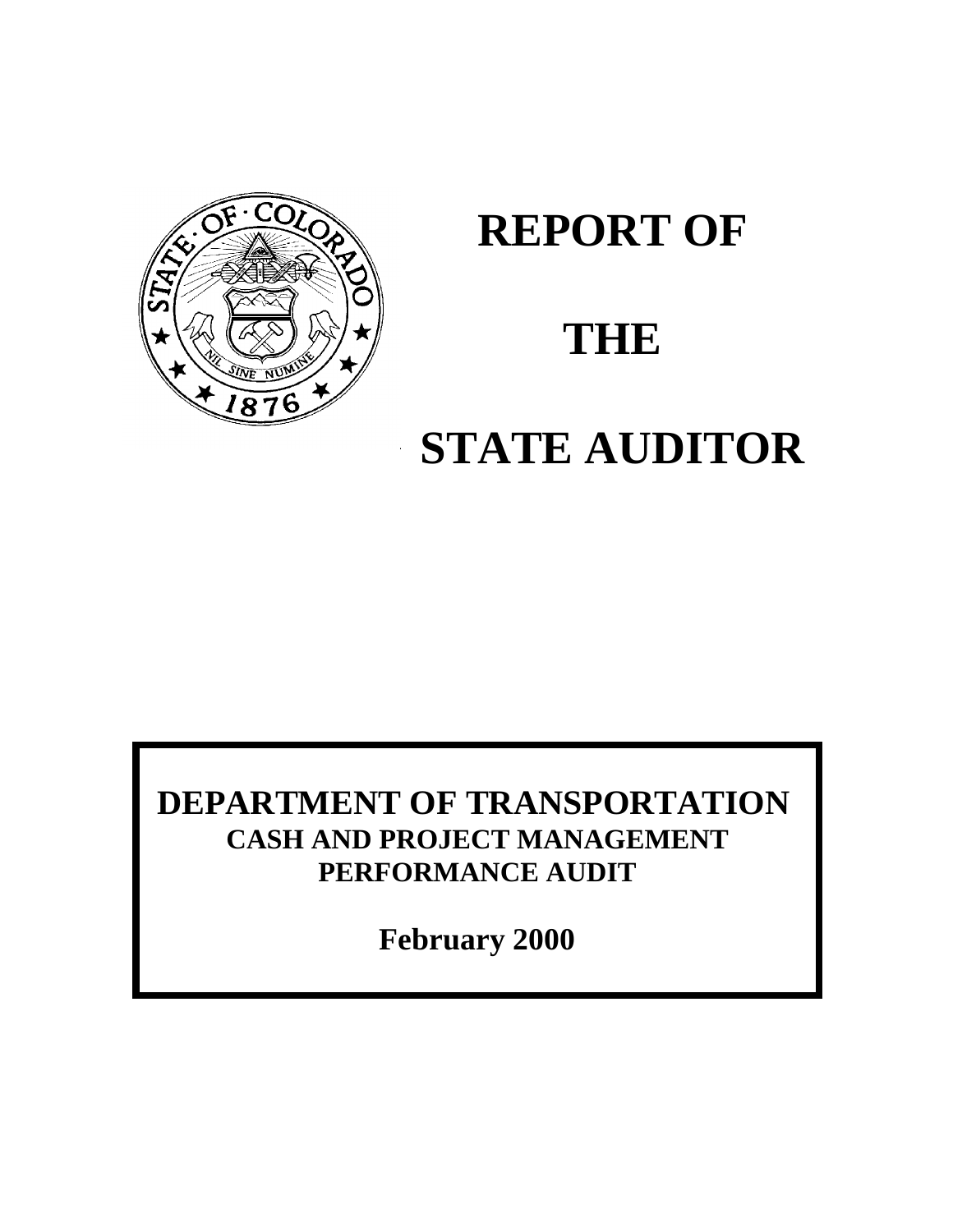#### **LEGISLATIVE AUDIT COMMITTEE 2000 MEMBERS**

*Representative Jack Taylor* **Chairman**

*Representative Carl Miller* **Vice-Chairman**

*Senator Norma Anderson Senator Doug Lamborn Senator Doug Linkhart Senator Peggy Reeves Representative Sue Windels Representative Brad Young*

**State Auditor's Office Staff**

*J. David Barba* **State Auditor**

*Joanne Hill* **Deputy State Auditor**

*Becky Richardson Kerri L. Hunter* **Legislative Auditors**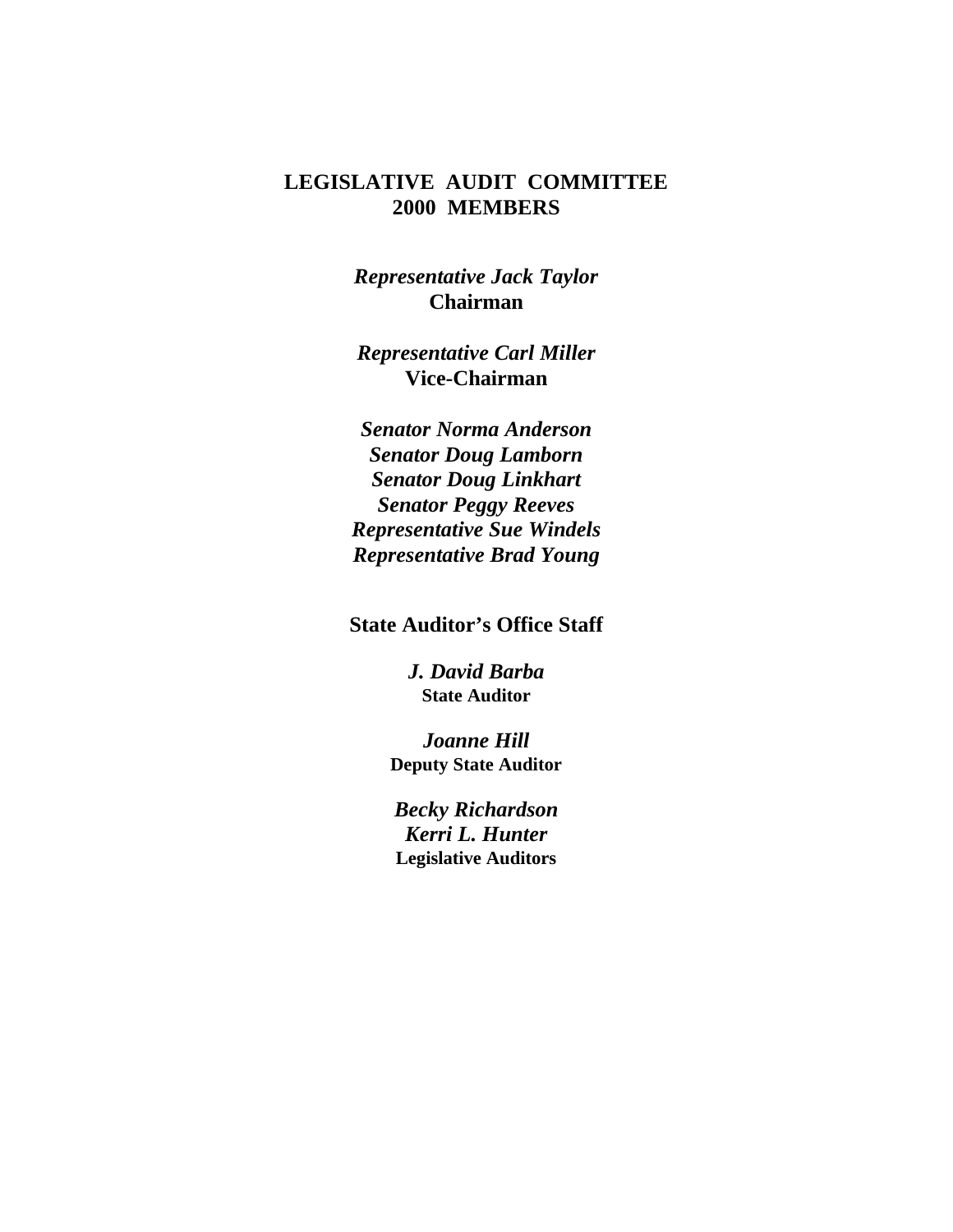

#### **STATE OF COLORADO** State Auditor

**OFFICE OF THE STATE AUDITOR** Legislative Services Building<br>
(303) 866-2051 200 East 14th Avenue<br>
FAX (303) 866-2060 **Denver, Colorado 80203-2211** 

200 East 14th Avenue Denver, Colorado 80203-2211

January 25, 2000

Members of the Legislative Audit Committee:

This report contains the results of the performance audit of the Colorado Department of Transportation's Cash and Project Management practices. The audit was conducted pursuant to Section 2-3-103, C.R.S., which authorizes the State Auditor to conduct audits of all departments, institutions, and agencies of state government. The report presents our findings and recommendations, and the responses of the Department of Transportation.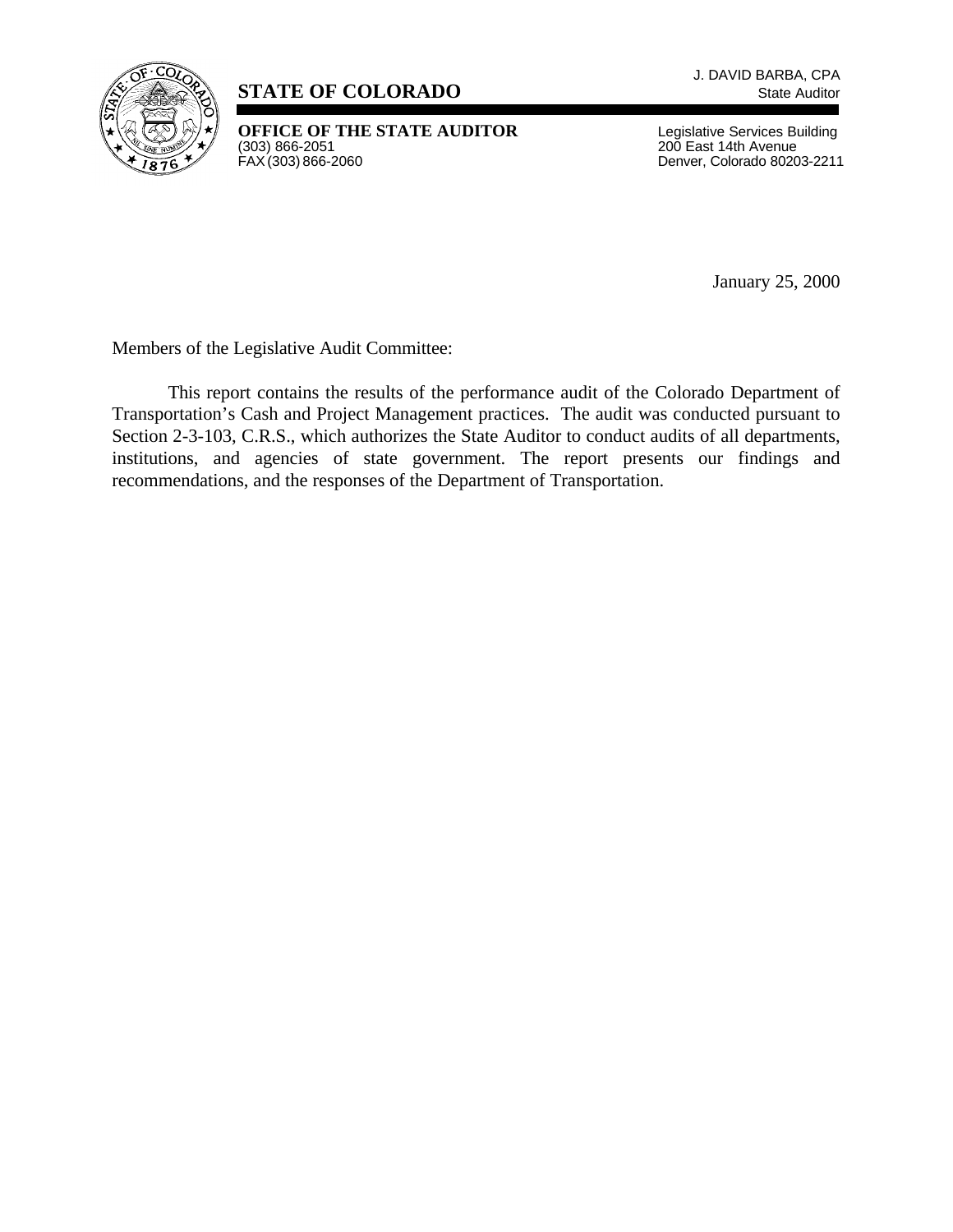# **TABLE OF CONTENTS**

## **PAGE**

| <b>FINDINGS AND RECOMMENDATIONS</b>                   |  |
|-------------------------------------------------------|--|
| <b>CHAPTER 1. CASH AND PROJECT MANAGEMENT</b>         |  |
|                                                       |  |
| <b>Performance Measurement and Project Management</b> |  |
|                                                       |  |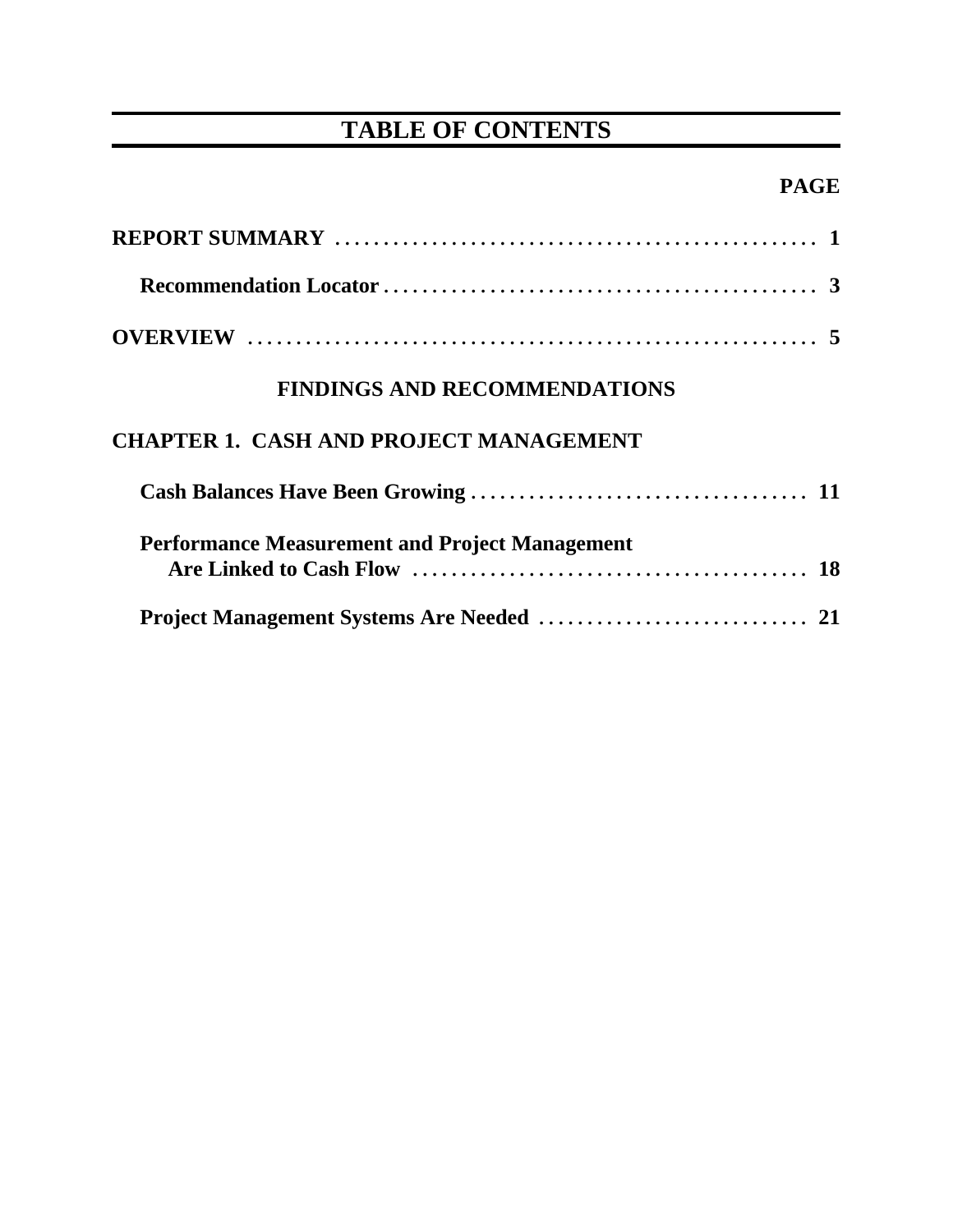

**STATE OF COLORADO OFFICE OF THE STATE AUDITOR REPORT SUMMARY J. DAVID BARBA, CPA State Auditor**

#### **Department of Transportation Cash and Project Management Performance Audit February 2000**

#### **Authority, Purpose, and Scope**

This performance audit was conducted under the authority of Section 2-3-103, C.R.S., which authorizes the State Auditor to conduct audits of all departments, institutions, and agencies of state government. The audit was conducted in accordance with generally accepted governmental auditing standards. Our audit procedures included reviewing documentation, interviewing Department staff, and analyzing data such as Colorado Financial Reporting System (COFRS) reports. The purpose of the audit was to review the Department's policies and practices relating to cash and project management. The following summary provides highlights of the comments, recommendations, and agency responses contained in the report.

#### **Background**

In recent years, Department of Transportation revenues have increased significantly. Between Fiscal Years 1996 and 1999, the Department's primary source of revenues for highway construction and maintenance--the State Highway Fund (the Fund)--increased by almost 58 percent from more than \$623 million to about \$984 million. At the same time, Fund expenditures increased by about 55 percent from approximately \$588 million to more than \$911 million.

Some of the revenue sources that have been directed to the Department in the past few years include the diversion of ten percent of state sales and use taxes to the Highway Users Tax Fund (HUTF), specifically for transportation purposes. Also, in Fiscal Year 1999, \$100 million in capital construction monies were appropriated from the Capital Construction Fund for state highway reconstruction, repair, maintenance, and capacity expansion projects. These funds are to be expended over a three-year period. Finally, in November 1999, Colorado voters approved a ballot proposal allowing the State to borrow money for transportation projects. According to the Legislative Council, Referendum A or the TRANs (Transportation Revenue Anticipation Notes) proposal allows the Department of Transportation to borrow up to \$1.7 billion by selling revenue anticipation notes.

#### **Cash Balances Should Be Monitored**

The need to effectively manage cash flow and ensure that dollars are spent wisely has never been greater. Concerns about the ability of the State to meet long-term transportation needs have grown, as have expectations that transportation improvements will result from the sizable increases in funding. At the end of Fiscal Year 1999, the operating cash balance in the State Highway Fund was

*For further information on this report, contact the Office of the State Auditor at (303) 866-2051.*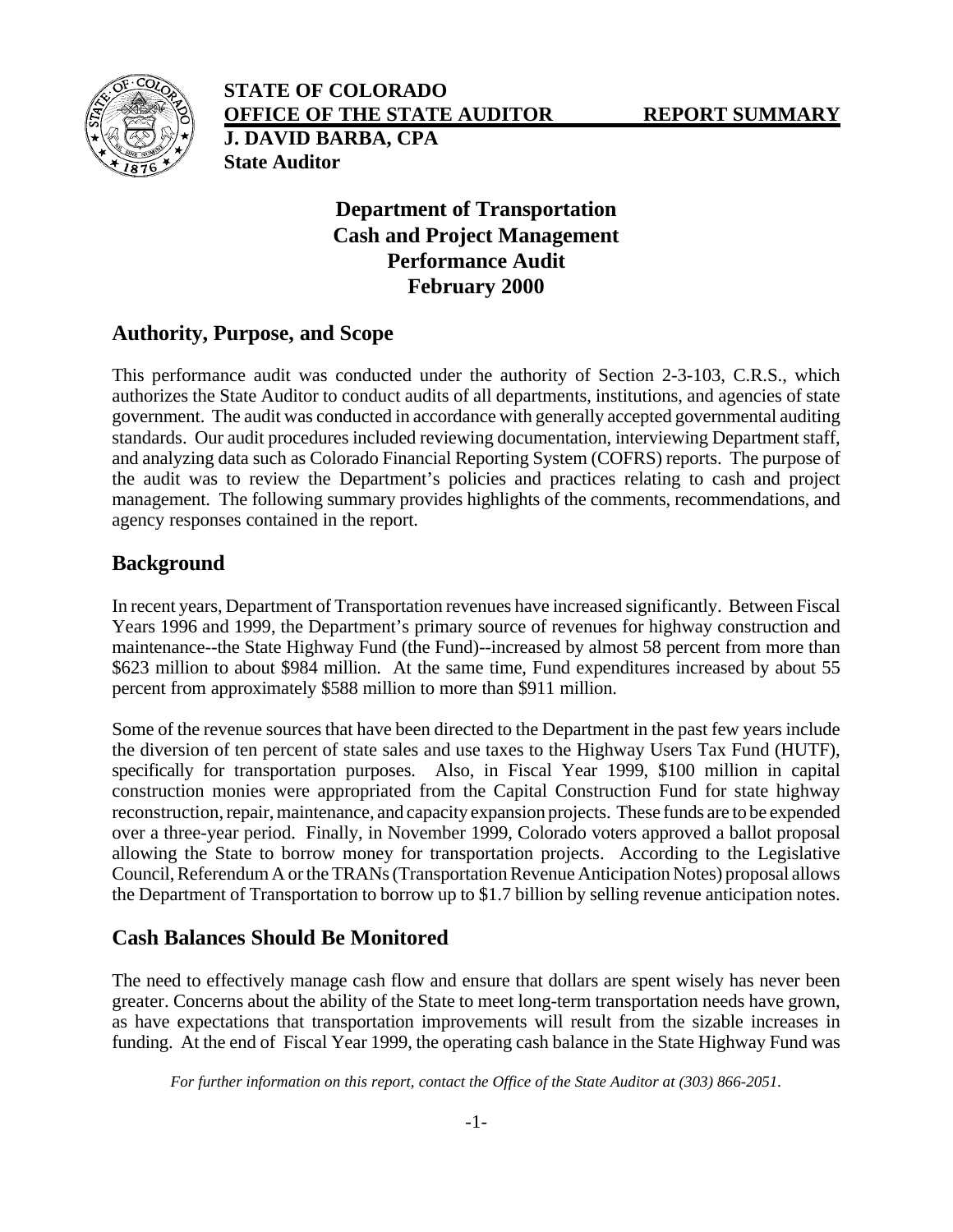#### **SUMMARY**

#### 2 Department of Transportation Cash and Project Management Performance Audit - February 2000

approximately \$336.2 million. This was about a 426 percent increase from the \$63.9 million balance at the close of Fiscal Year 1996. We believe the Department's cash balance is higher than necessary. In addition, current cash balances exist by default rather than as the result of sound financial management.

By maintaining an operating cash balance that is greater than necessary to meet short-term funding needs, the Department is not maximizing its performance potential. That is, excess available cash could be used to fund additional projects or to accelerate the completion on ongoing projects. To determine an appropriate cash balance the Department needs to thoroughly assess cash inflows and outflows. To improve its cash management practices to reduce excessive balances, **we are recommending that the Department evaluate its cash inflows and outflows, determine an appropriate range of cash on hand, and continually review its cash position and modify project commitments as appropriate.**

#### **Performance Measurement and Project Management Are Linked to Cash Flow**

Systems that provide comprehensive, timely, and accurate information about construction projects are necessary not only to ensure that projects are successfully completed, but also to manage cash flow. Data on the status of project milestones, including preconstruction planning stages and actual construction starts and stops, are directly tied to the timing of expenditures. This information, in turn, is necessary to effectively manage cash inflows and outflows, thereby maximizing the use of available dollars. In addition, performance measures provide needed assurances about the outcomes of efforts, including whether the Department is producing more or getting better results with the additional revenues it is receiving and expending.

The Department's performance measurement and project management systems are limited. The Department is in the process of developing a performance measurement system. In addition, the Department is currently piloting systems for improving project management for both the preconstruction and construction phases of its highway projects. Until these systems are fully operational, the Department will not have easily accessible information to track individual milestones, the start and stop dates of various preconstruction phases, and other measures of workload and accountability.

We believe that the Department should prioritize the implementation of the systems and procedures needed to enhance performance measurement and project management. **We recommend that the Department develop and implement a comprehensive performance measurement system, including the completion of program goals and performance measures, the establishment of baseline data, and methods to hold managers, regions, and the Department accountable. The Department should also implement systems for managing project preconstruction and construction, including providing accountability for project milestones and individual and regional performance. The Department should commit to an implementation date and report on accomplishment to the General Assembly and the Transportation Commission.** 

The Department has agreed to our recommendations. A summary of responses can be found in the Recommendation Locator.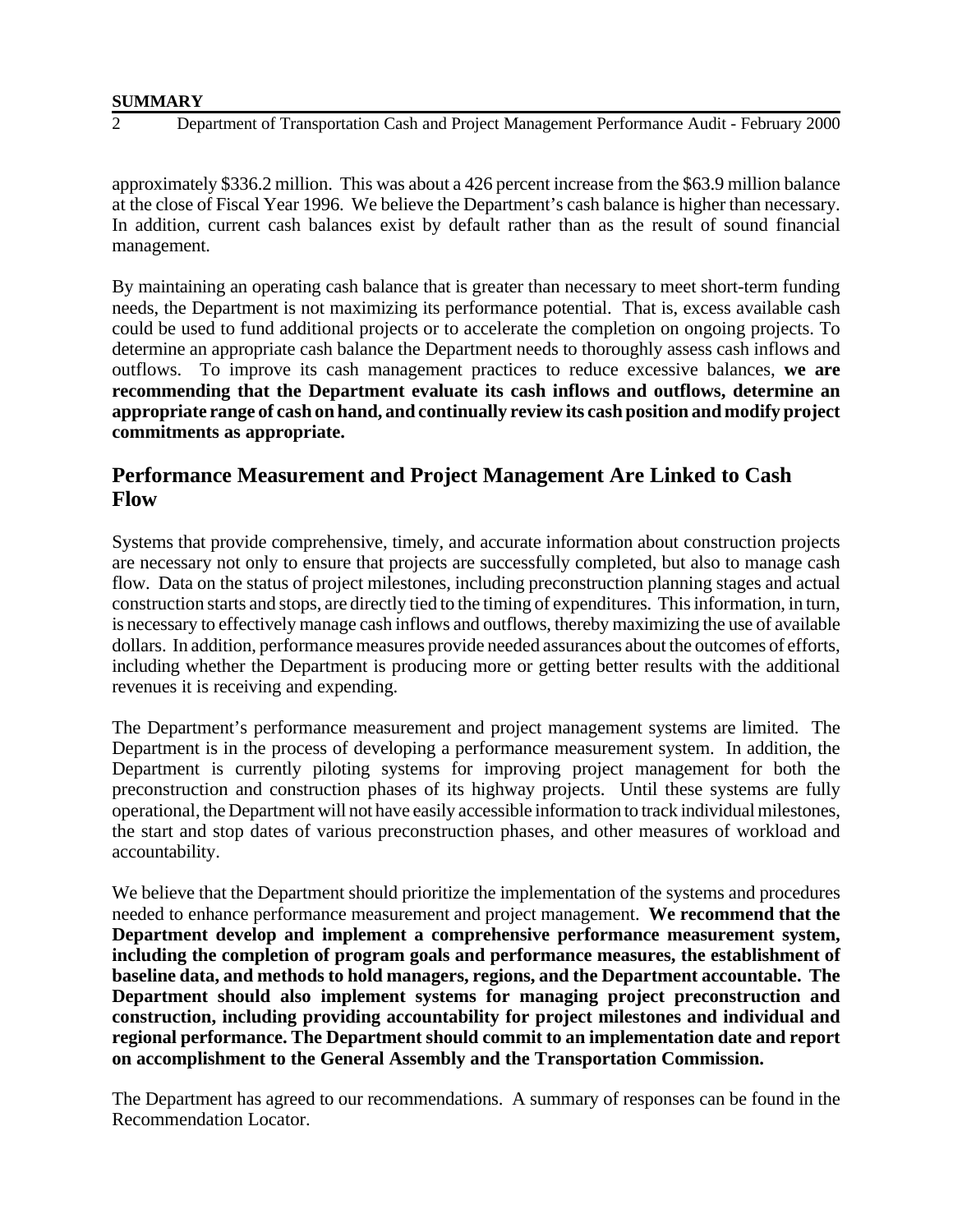## **RECOMMENDATION LOCATOR**

| Rec.<br>No. | Page<br>No. | <b>Recommendation</b><br><b>Summary</b>                                                                                                                                                                                                                                                                                               | <b>Agency</b><br><b>Addressed</b> | <b>Agency</b><br><b>Response</b> | Implementation<br>Date |
|-------------|-------------|---------------------------------------------------------------------------------------------------------------------------------------------------------------------------------------------------------------------------------------------------------------------------------------------------------------------------------------|-----------------------------------|----------------------------------|------------------------|
|             | 16          | Improve cash management practices by evaluating cash inflows and<br>outflows, determining an appropriate range of cash on hand, and<br>continually reviewing cash position and modifying project<br>commitments as appropriate.                                                                                                       | Department of<br>Transportation   | Agree                            | December 2000          |
|             | 20          | Develop and implement a comprehensive performance measurement<br>system. This should include a) completion of program goals and<br>measures, b) establishment of baseline data, c) implementation of<br>methods to hold managers, regions, and the Department<br>accountable, d) commitment to specific dates for implementation.     | Department of<br>Transportation   | Agree                            | Fiscal Year 2003       |
| 3           | 27          | Prioritize the implementation of systems for managing project<br>preconstruction and construction, including providing accountability<br>for project milestones and individual and regional performance.<br>Commit to an implementation date and report on this process to the<br>General Assembly and the Transportation Commission. | Department of<br>Transportation   | Agree                            | Ongoing                |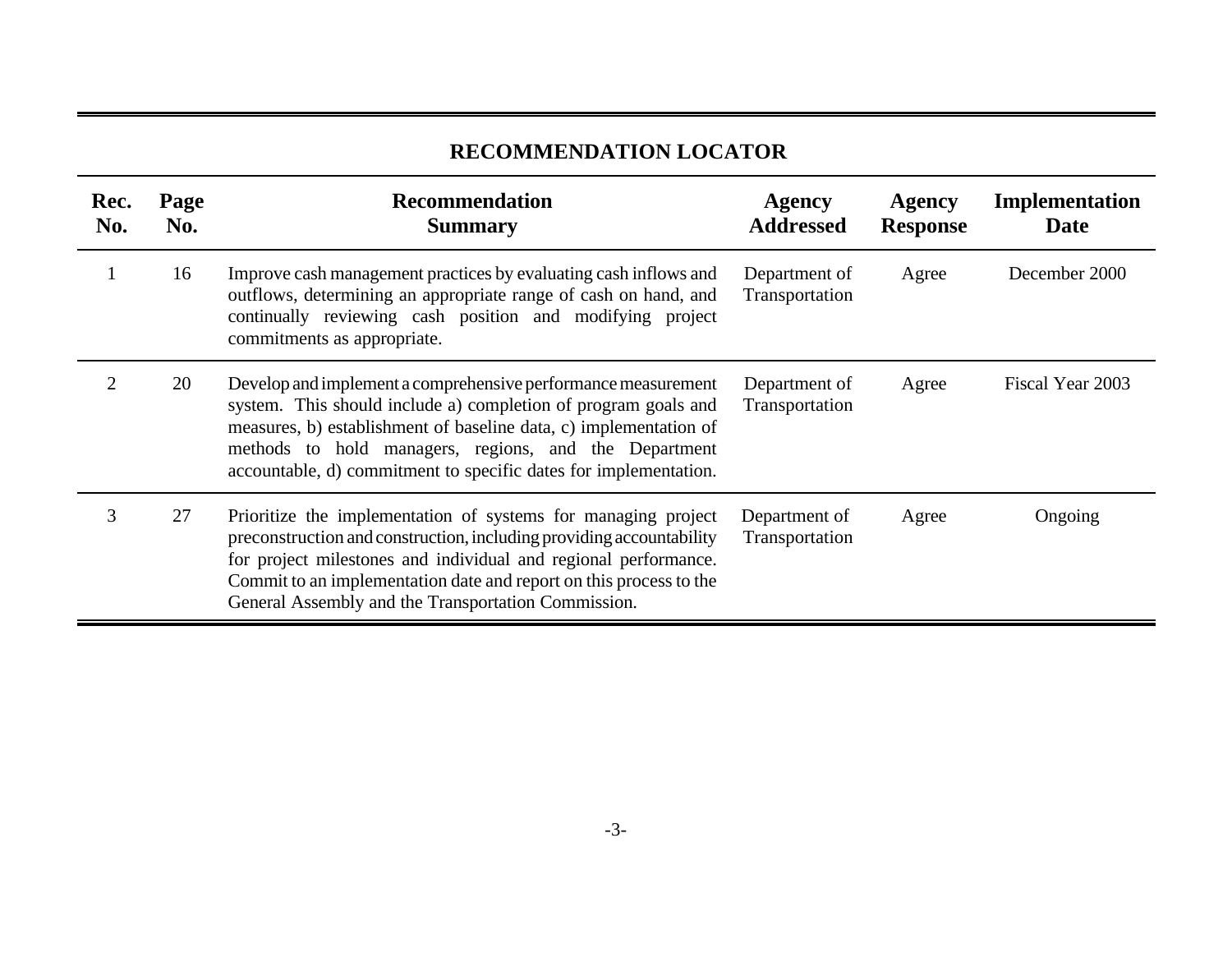# **Overview**

### **The State Highway Fund**

Between Fiscal Years 1996 and 1999 the Colorado Department of Transportation's (CDOT) primary source of revenues for highway construction and maintenance—the State Highway Fund (the Fund)—increased by almost 58 percent from more than \$623 million to about \$984 million. At the same time, Fund expenditures increased by about 55 percent from approximately \$588 million to more than \$911 million. The State Highway Fund's (the Fund) revenues derive from the Highway Users Tax Fund (HUTF), federal appropriations, and other sources such as state gaming monies. The HUTF is the single largest portion of the State Highway Fund, representing more than 55 percent of total Fund revenues in both Fiscal Years 1998 and 1999. The HUTF revenues come from a variety of sources including excise taxes on motor fuel, annual driver and motor vehicle registration fees, and passenger-mile taxes on vehicles.

In recent years the General Assembly has passed legislation that directs additional revenues to the HUTF, specifically for transportation purposes. Prior to the close of the 1999 Legislative Session, the Legislative Council estimated that these additional HUTF revenues for transportation would total almost \$2.3 billion through Fiscal Year 2008. Recent legislative initiatives related to transportation funding include:

- **Senate Bill 97-01–Authorized the diversion of 10 percent of state sales and** use tax revenues to the HUTF for transportation purposes through Fiscal Year 2002. The additional revenues are to be used for the 28 Statewide Strategic ("7th Pot") Projects, which are described later in this section.
- **House Bill 98-1202**–Extended the provisions of SB 97-01 from Fiscal Year 2002 through Fiscal Year 2008. In Fiscal Year 1998, revenues from this source were about \$154.6 million. In addition, the legislation authorized a one-time, \$100-million appropriation from the Capital Construction Fund to the Department for state highway reconstruction, repair, maintenance, and capacity expansion projects. The \$100 million in capital construction monies were appropriated in Fiscal Year 1999 and can be expended over a period of three years.
- **House Bill 99-1206**–Made permanent the provisions of the two previous bills earmarking 10 percent of state sales and use taxes to the HUTF for use on the 28 Statewide Strategic projects.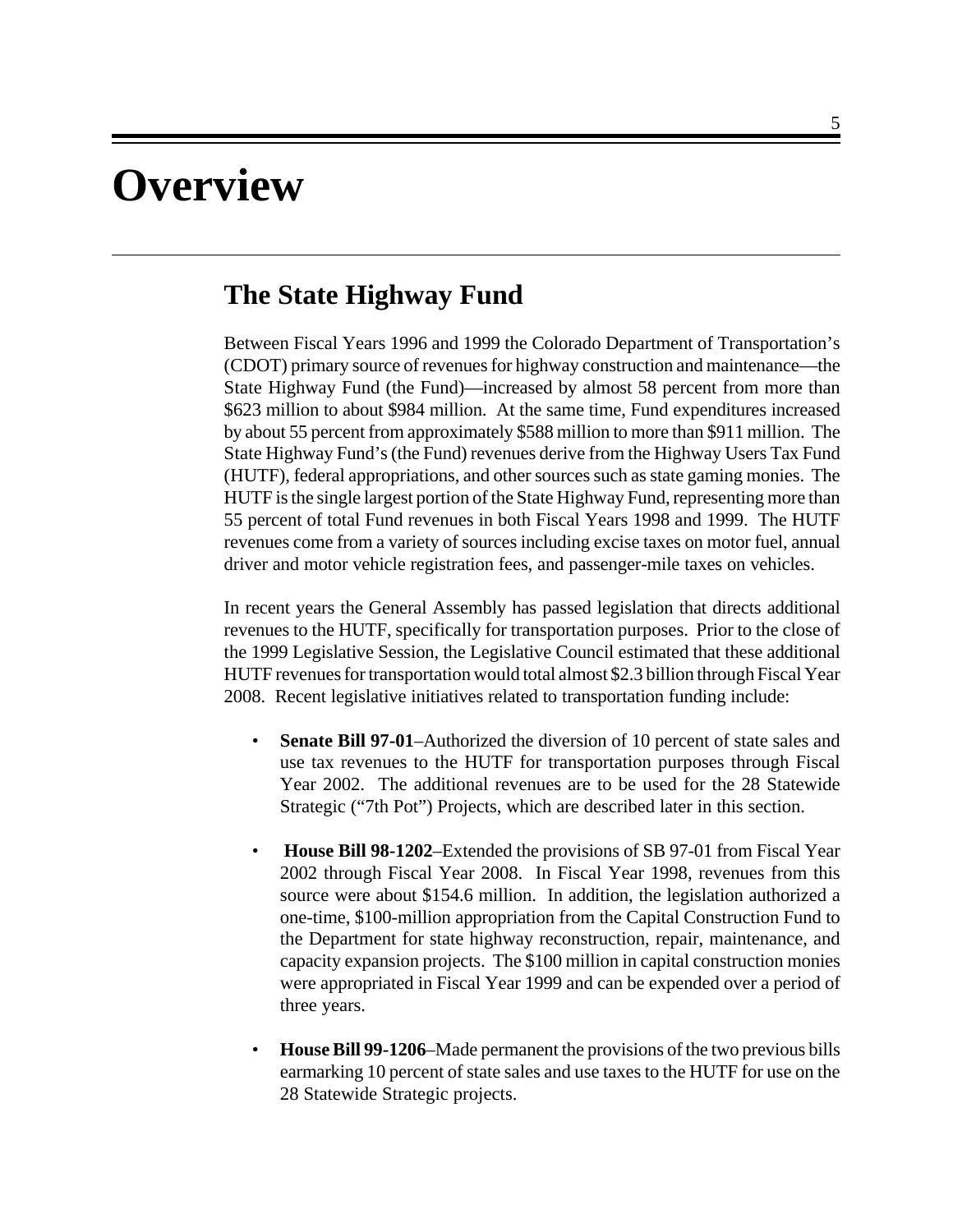## **Additional Transportation Funding**

In addition to these sources of funding, in November 1999, Colorado voters approved a ballot proposal allowing the State to borrow money for transportation projects. Referendum A, or the TRANs (Transportation Revenue Anticipation Notes) proposal, was referred to the voters by the General Assembly because the State Constitution requires voter approval for the State to borrow money. According to the Legislative Council,

Referendum A allows the Colorado Department of Transportation to borrow up to \$1.7 billion by selling revenue anticipation notes. The \$1.7 billion may be borrowed in increments over a period of years. Annual principal and interest payments cannot exceed 50 percent of the payment of federal transportation funds to Colorado n the year prior to the issuance of the notes. In addition, the total interest and principal payments cannot exceed \$2.3 billion. The borrowed moneys will be repaid from a combination of federal and state transportation moneys.

Also, according to the Department's Fiscal Year 2001 Strategic Plan and Budget Request presented to the Joint Budget Committee in November 1999, there will likely be several bills introduced during the 2000 Legislative Session to provide additional funds for transportation projects statewide. One measure would establish a dedicated transfer of funds from the General Fund to the HUTF over the next several years. According to the Department's Budget Request, "the bill would direct a transfer of \$15 million to the HUTF beginning next year with the amount increasing incrementally each year by \$15 million. The transfer is capped at \$200 million and would be divided 60/40 between the State and the counties and cities." Another measure would transfer capital construction funds to CDOT. According to the Department, the Governor's Office is supporting a \$50-million capital construction fund transfer. Also, in October 1999, the Department submitted a list of projects totaling \$142.8 million to the Capital Development Committee.

## **The 28 Statewide Strategic Projects**

One principal focus of the Department's resources, including recent additional revenues, is the 28 Statewide Strategic ("7th Pot") projects. The Department has determined that these 28 projects are critical priorities in addressing the State's longterm transportation infrastructure. The projects are sometimes referred to as the 7th Pot projects because they are to be funded separately from the six existing "pots" of revenue established for the six transportation regions.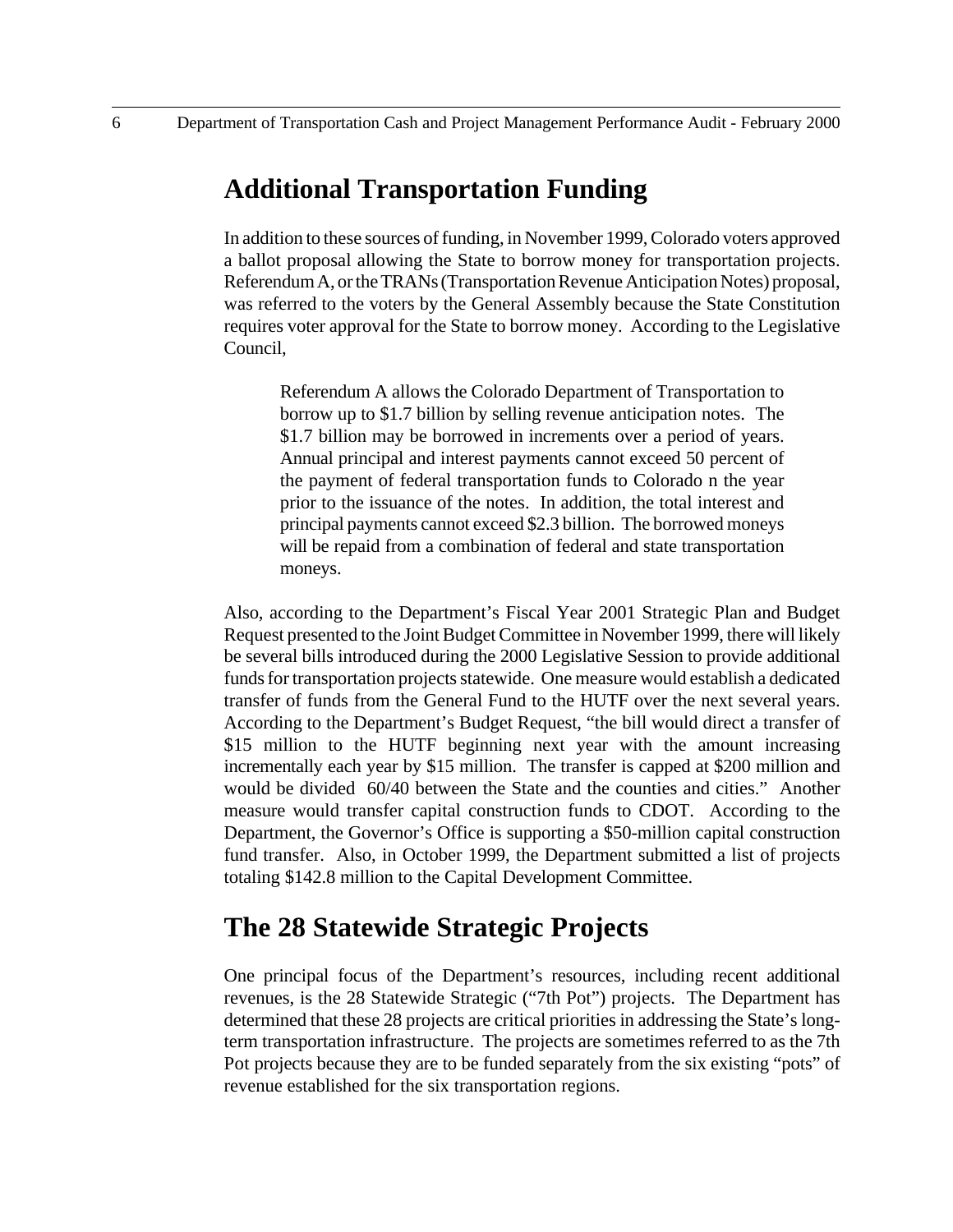remaining 24 strategic projects.

Referendum A requires that the borrowed funds be used for any of 24 of the 28 Statewide Strategic Projects selected by the Colorado Transportation Commission. According to the Department, 4 of the original 28 projects are already complete or are near completion. Therefore, they will not be affected by TRANs funds. The remaining 24 projects include road and interchange reconstruction, construction of new lanes, safety improvements, and mass transit facilities. Referendum A will not finance the completion of all 24 projects because total costs are estimated to be more than \$4.5 billion. The table on the following page provides a brief description of the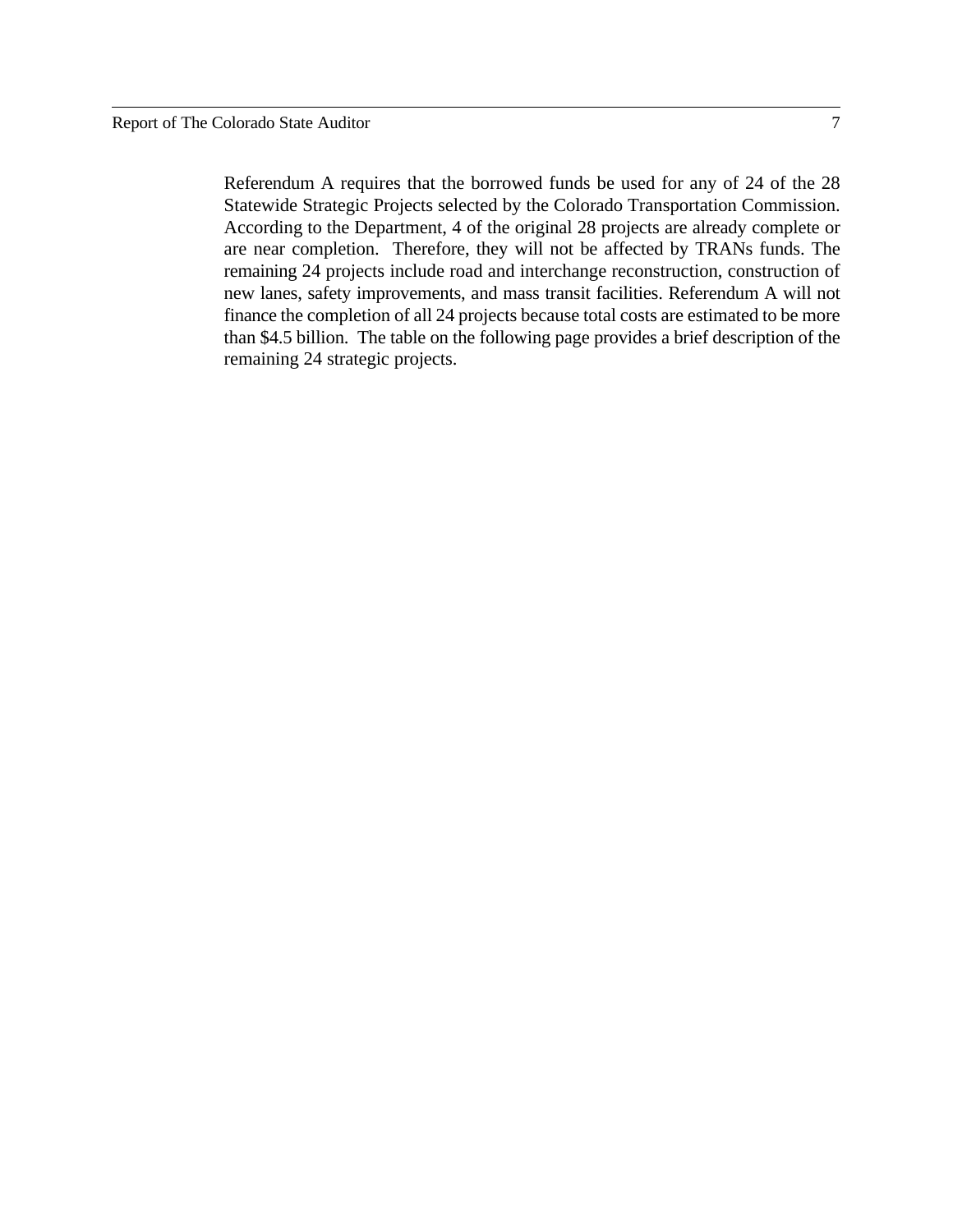|  |  | Department of Transportation Cash and Project Management Performance Audit - February 2000 |  |  |
|--|--|--------------------------------------------------------------------------------------------|--|--|
|  |  |                                                                                            |  |  |

|    | <b>Project Location/Description</b>                                                                                                                | <b>County</b>                                 | <b>Estimated</b><br>Project<br>$\tilde{\text{Cost}}^*$ | <b>Estimated</b><br><b>Completion</b><br>Date $**$    |  |  |  |  |
|----|----------------------------------------------------------------------------------------------------------------------------------------------------|-----------------------------------------------|--------------------------------------------------------|-------------------------------------------------------|--|--|--|--|
| 1. | 25/State Highway 50/State Highway 47<br>Interchange Reconstruction                                                                                 | Pueblo                                        | \$<br>69,669,000                                       | 2002                                                  |  |  |  |  |
| 2. | 25, S. Academy-Briargate<br>Reconstruction, Safety, ITS, & Widening                                                                                | El Paso                                       | 342,291,000                                            | 2007                                                  |  |  |  |  |
| 3. | 25/US Highway 36/State Highway 270<br>Capacity Access-Widening                                                                                     | Adams                                         | 146,448,000                                            | 2005                                                  |  |  |  |  |
| 4. | 225/Parker Road<br><b>Interchange Reconstruction</b>                                                                                               | Arapahoe                                      | 85,389,000                                             | 2006                                                  |  |  |  |  |
|    | 5. 76/120th Avenue<br><b>Interchange Reconstruction</b>                                                                                            | Adams                                         | 45,509,000                                             | 2006                                                  |  |  |  |  |
|    | 6. I-25/I-70 (Mousetrap)<br>Interchange & Corridor Reconstruction                                                                                  | Denver                                        | 97,469,000                                             | 2003                                                  |  |  |  |  |
|    | 7. I-70, Tower Road to Kansas State Line<br><b>Concrete Reconstruction</b>                                                                         | Arapahoe/Elbert/<br>Lincoln/Kit Carson        | 121,652,000                                            | 2004                                                  |  |  |  |  |
|    | 8. I-25, State Highway 7 to State Highway 66<br>Reconstruction & Widening (from 4 to 6 lanes)                                                      | Weld                                          | 81,490,000                                             | 2005                                                  |  |  |  |  |
|    | 9. US Highway 50, Grand Junction to Delta<br>Major Widening (from 2 to 4 lanes)                                                                    | Mesa/Delta                                    | 72,199,000                                             | 2007                                                  |  |  |  |  |
|    | 10. US Highway 285, Goddard Ranch Ct. to Foxton Road<br>Major Widening (from 2 to 4 lanes)                                                         | Jefferson                                     | 63,137,000                                             | 2004                                                  |  |  |  |  |
|    | 11. US Highway 287, Kiowa county to Oklahoma State Line<br>Concrete Reconstruction<br>(Regions 1 and 2)                                            | Lincoln/Kiowa/Baca/<br>Cheyenne/Prowers       |                                                        | 67,733,000 Region 1-2007<br>116,684,000 Region 2-2010 |  |  |  |  |
|    | 12. US Highway 160, Wolf Creek Pass<br>Reconstruction                                                                                              | Mineral                                       | 68,359,000                                             | 2007                                                  |  |  |  |  |
|    | 13. US Highway 40, Berthoud Pass<br>Reconstruction                                                                                                 | Clear Creek                                   | 74,838,000                                             | 2007                                                  |  |  |  |  |
|    | 14. State Highway 550, Durango to New Mexico State Line<br>Major Widening (from 2 to 4 lanes)                                                      | La Plata                                      | 48,819,000                                             | 2006                                                  |  |  |  |  |
|    | 15. State Hwy 160, Jct. State Hwy 3 East to Florida River<br>Major Widening (from 2 to 4 lanes)                                                    | La Plata                                      | 60,069,000                                             | 2005                                                  |  |  |  |  |
|    | 16. US Highway 287, Loveland to Broomfield<br>Reconstruction & Widening (from 2 to 4 lanes)                                                        | Boulder/Larimer                               | 92,378,000                                             | 2005                                                  |  |  |  |  |
|    | 17. Powers Boulevard, Colorado Springs<br>New 4 to 6 Lane Facility                                                                                 | El Paso                                       | 220,000,000                                            | 2012                                                  |  |  |  |  |
|    | 18. State Highway 82, Glenwood Springs to Aspen<br>Reconstruction & Widening (from $\overline{2}$ to 4 lanes)                                      | Eagle/Garfield/Pitkin                         | 185,998,000                                            | 2004                                                  |  |  |  |  |
|    | 19. Southeast Corridor (I-25, Broadway-Lincoln Ave.)<br><b>Congestion Improvement</b>                                                              | Denver/Arapahoe/Douglas                       | 593,644,000                                            | 2008                                                  |  |  |  |  |
|    | 20 & East Corridor (Downtown Denver to DIA) and West<br>Corridor<br>21. (US Highway 6, I-25 to I-70) Congestion Improvement                        | Denver/Adams and<br>Denver/Jefferson          | 148,000,000                                            | Future                                                |  |  |  |  |
|    | 22. I-70 West Corridor (I-70, DIA to Eagle County Airport<br><b>Congestion Improvement</b>                                                         | Denver/Jefferson/<br>Clear Creek/Summit/Eagle | 1,100,000,000                                          | Future                                                |  |  |  |  |
|    | 23. Denver to Colorado Springs (I-25)<br>Congestion Improvement                                                                                    | Denver/Arapahoe/Douglas<br>El Paso            | 153,000,000<br>212,000,000                             | 2007<br>2018                                          |  |  |  |  |
|    | 24. North I-25 Corridor (Denver to Fort Collins)<br><b>Congestion Improvement</b>                                                                  | Denver/Adams/Boulder/<br>Weld/Larimer         | 302,685,000                                            | 2022                                                  |  |  |  |  |
|    | <b>TOTAL PROJECTS</b>                                                                                                                              |                                               | \$4,569,460,000                                        |                                                       |  |  |  |  |
|    | Source:<br>Colorado Department of Transportation documents.<br>According to Department staff, costs are inflated from 2000 to the completion date. |                                               |                                                        |                                                       |  |  |  |  |

\*\*According to Department staff, this is the estimated construction completion date.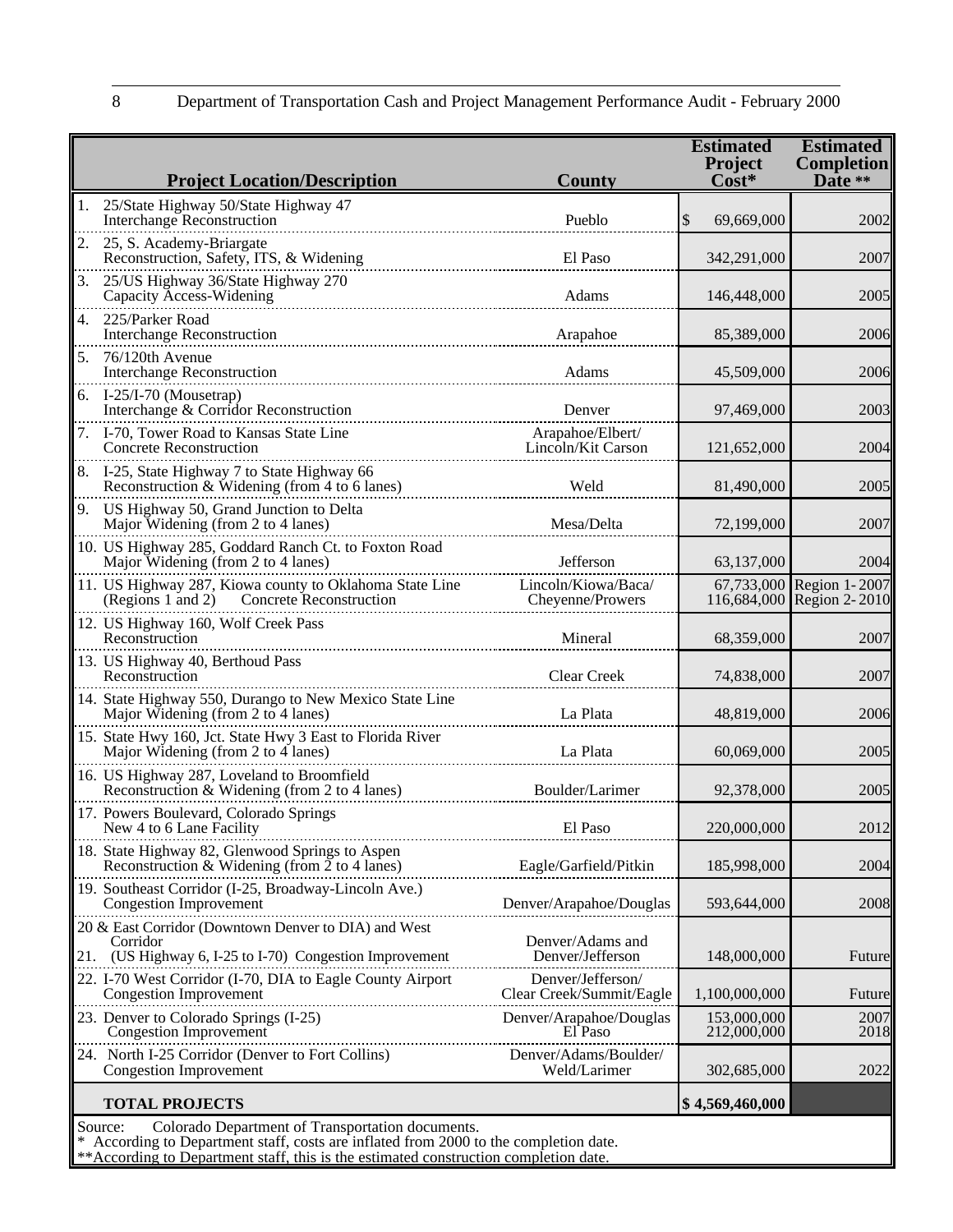## **Audit Scope**

The scope of this audit was limited to an analysis of the Department's cash and project management practices. The audit is an extension of prior financial audits in which outside contract auditors raised concerns about the size of the Department's operating cash balances. Project management is closely linked to the issue of cash management because monitoring and oversight of construction projects could provide the Department with information needed to improve financial management.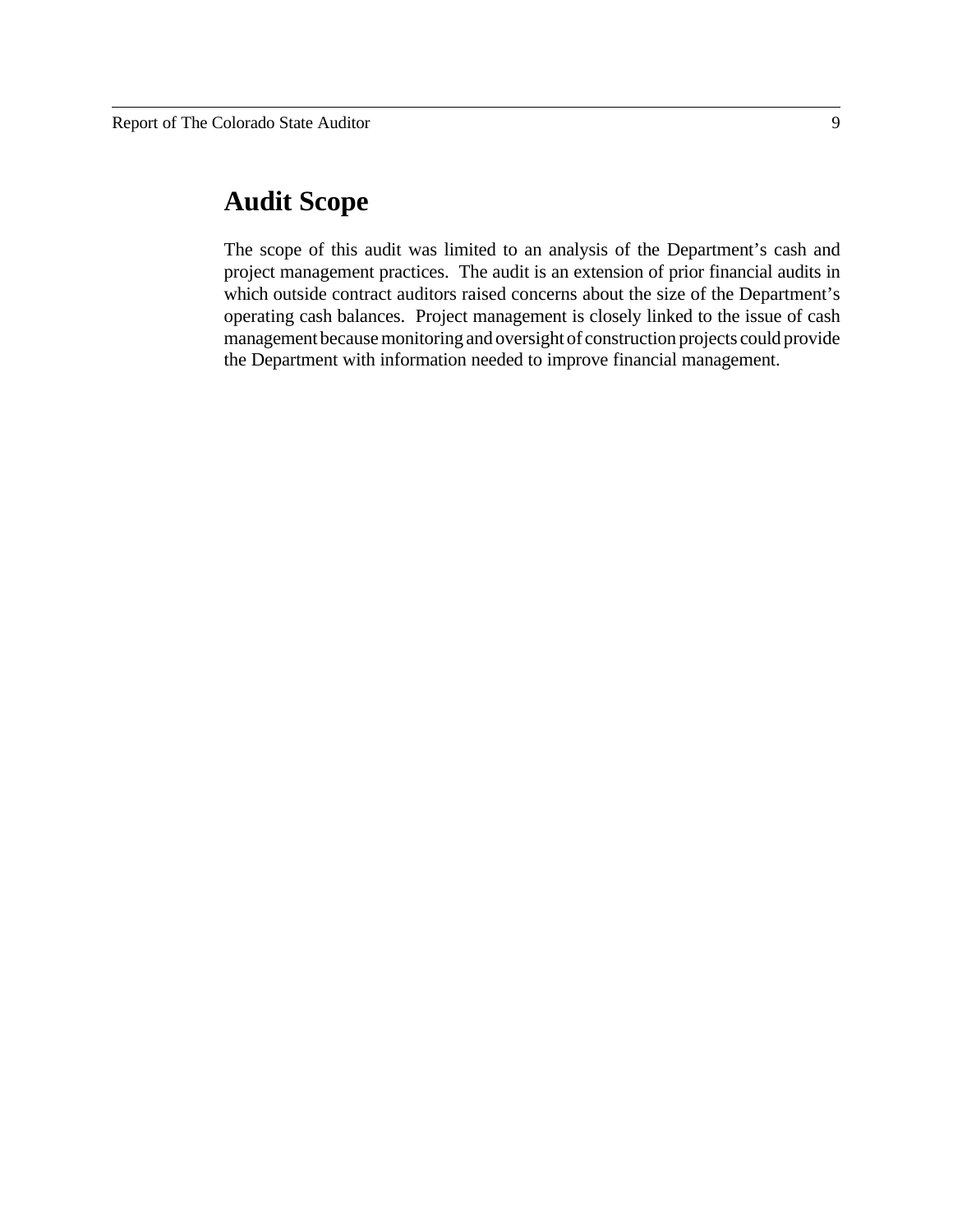# **Cash and Project Management Chapter 1**

# **Cash Balances Have Been Growing**

The Department is maintaining higher cash balances than are necessary. In addition, current cash balances exist by default rather than as the result of sound financial management. At the end of Fiscal Year 1999 the operating cash balance in the State Highway Fund was approximately \$336.2 million. This was about a 426 percent increase from the \$63.9 million balance at the close of Fiscal Year 1996. During this three-year period, the Department's revenues and expenditures also increased. However, as the following table shows, the rate of growth in the Department's yearend cash balances far outpaced the growth in both revenues and expenditures.

| <b>STATE HIGHWAY FUND</b><br><b>Revenues, Expenditures, and Cash Balances</b><br><b>State Fiscal Years 1996-1999</b><br>(In Millions of Dollars)                         |         |         |                                 |         |                                 |         |                          |                                                 |  |
|--------------------------------------------------------------------------------------------------------------------------------------------------------------------------|---------|---------|---------------------------------|---------|---------------------------------|---------|--------------------------|-------------------------------------------------|--|
|                                                                                                                                                                          | 1996    | 1997    | <b>Percent</b><br><b>Change</b> | 1998    | <b>Percent</b><br><b>Change</b> | 1999    | Percent<br><b>Change</b> | <b>Total</b><br><b>Percent</b><br><b>Change</b> |  |
| <b>Revenues</b>                                                                                                                                                          | \$623.5 | \$652.3 | 4.63                            | \$891.4 | 36.64                           | \$983.9 | 10.4                     | 57.8                                            |  |
| <b>Expenditures</b>                                                                                                                                                      | \$587.5 | \$603.9 | 2.80                            | \$762.3 | 26.2                            | \$911.8 | 19.6                     | 55.2                                            |  |
| <b>Operating Cash Balance</b>                                                                                                                                            | \$63.9  | \$147.6 | 130.9                           | \$269.4 | 82.50                           | \$336.2 | 24.8                     | 426.1                                           |  |
| <b>Source:</b> Office of the State Auditor's analysis of Department of Transportation Colorado Financial Reporting<br>System (COFRS) Reports for Fiscal Years 1996-1999. |         |         |                                 |         |                                 |         |                          |                                                 |  |

According to Department staff, the operating cash balance is earmarked for specific projects. However, not all of the cash balance is immediately needed. This is because projects may take several years or more to complete. The total cost of a project is encumbered or earmarked in the year in which the construction contract is awarded. Funds are paid out as services are provided over the life of the contract. According to Department staff, construction projects typically are expected to take an average of about three years to complete. This means that the total cost of a multiyear project will be encumbered or set aside in the first year of the contract. However, it may be one, two, or three or more years before the bulk of the encumbered funds are actually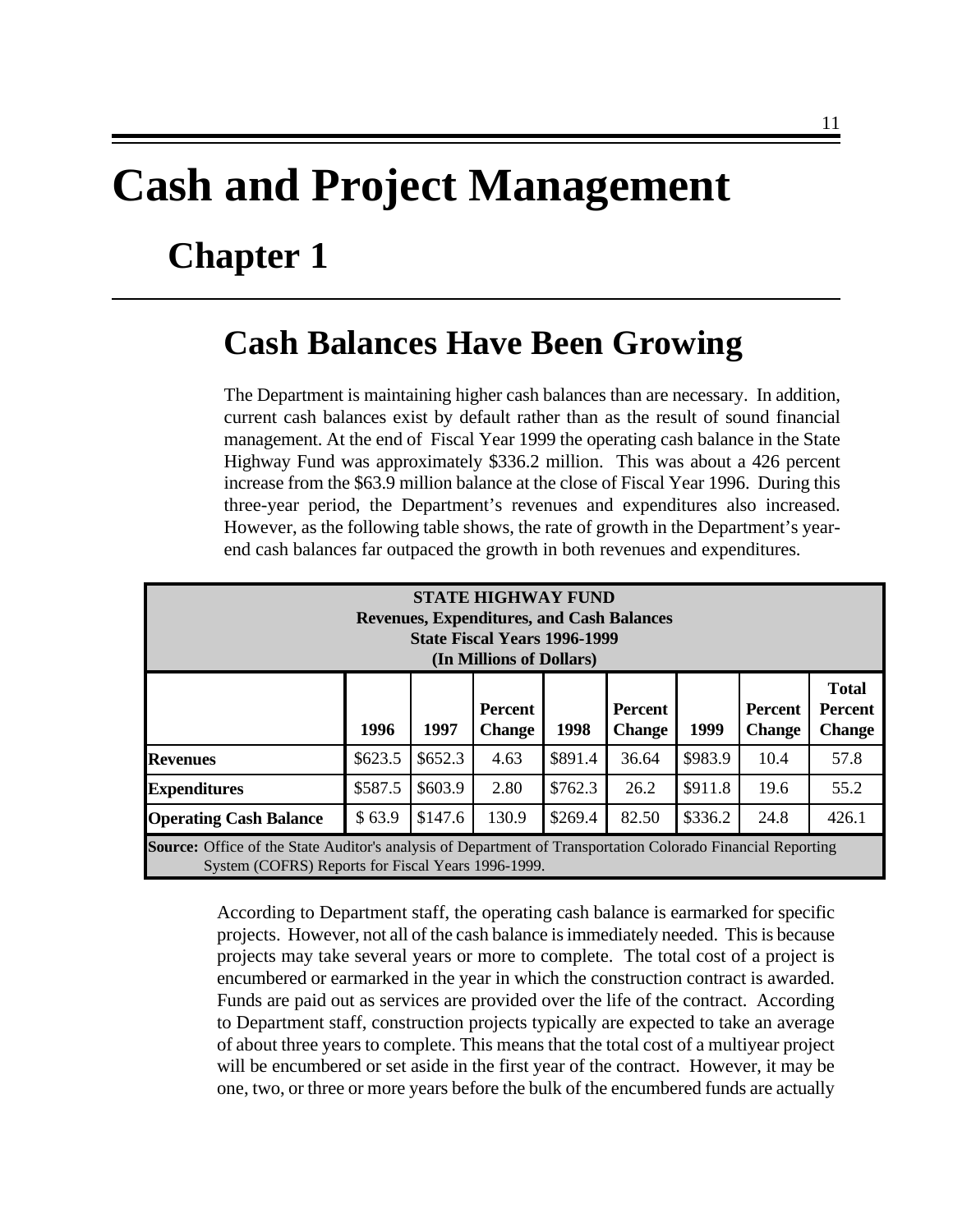needed. Until that time, these funds are not used. The Department does not routinely determine how much of total annual encumbrances will become due in any given year. Consequently, the Department does not know how much of future years' encumbrances could be made available for current uses.

## **An Appropriate Cash Balance Should Be Determined**

It is important that an appropriate cash balance be determined. The rationale for this is twofold. First, there must be sufficient operating cash to meet short-term needs. Second, and just as important, operating cash balances should not become so great as to diminish the opportunity for increased productivity. To date, the Department has not identified an appropriate cash balance for its operations. Department finance staff believe that maintaining a cash balance of about \$100 million is reasonable because of cash flow issues resulting from the cyclical nature of construction projects and the timing of revenues and expenditures.

The Department did not arrive at the \$100 million figure based on any analysis. Rather, staff view it as a reasonable amount based on their knowledge of short-term cash needs. However, in Fiscal Year 1998, for example, the Department's cash balance was well above \$100 million during every month of that year. In fact, the cash balance only fell below \$150 million once–during the month of August. This trend continued in Fiscal Year 1999. As the following exhibit shows, the cash balance in Fiscal Year 1999 was even greater than in 1998. The balance never dropped below \$200 million; and, in June of 1999, it reached over \$330 million. This is more than three times the amount Department staff have cited as a reasonable balance to maintain to meet short-term expenditure needs.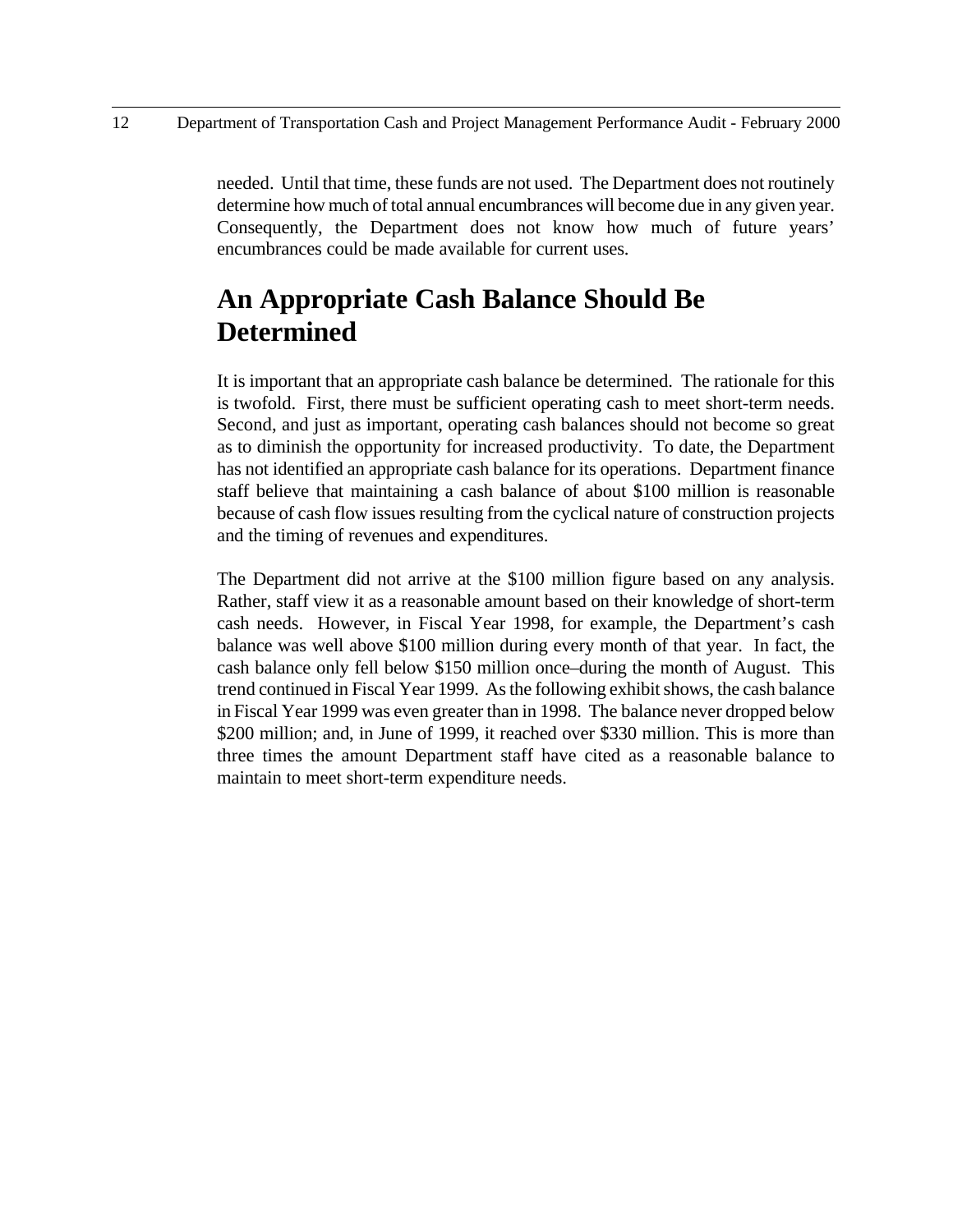

The State Highway Fund cash balances more than meet current monthly spending demands. As shown in the exhibit above, during Fiscal Year 1999, expenditures exceeded \$100 million in only two months–September of 1998 and June of 1999. In the preceding year–Fiscal Year 1998–monthly expenditures averaged \$63.5 million, significantly less than \$100 million. In Fiscal Year 1999, State Highway Fund expenditures were about \$76 million per month, ranging from a low of \$44 million in November 1998 to a high of about \$121 million in June 1999.

## **Rapid Revenue Growth and Timing Are Cited As Reasons for the Increase in the Cash Balance**

Department staff are aware of the growth in the operating cash balance. According to staff, the current large cash balance has occurred for several reasons. One reason is the rapid growth in revenues over the past three years. As the Department has received increased revenues, it has also increased its levels of spending. However,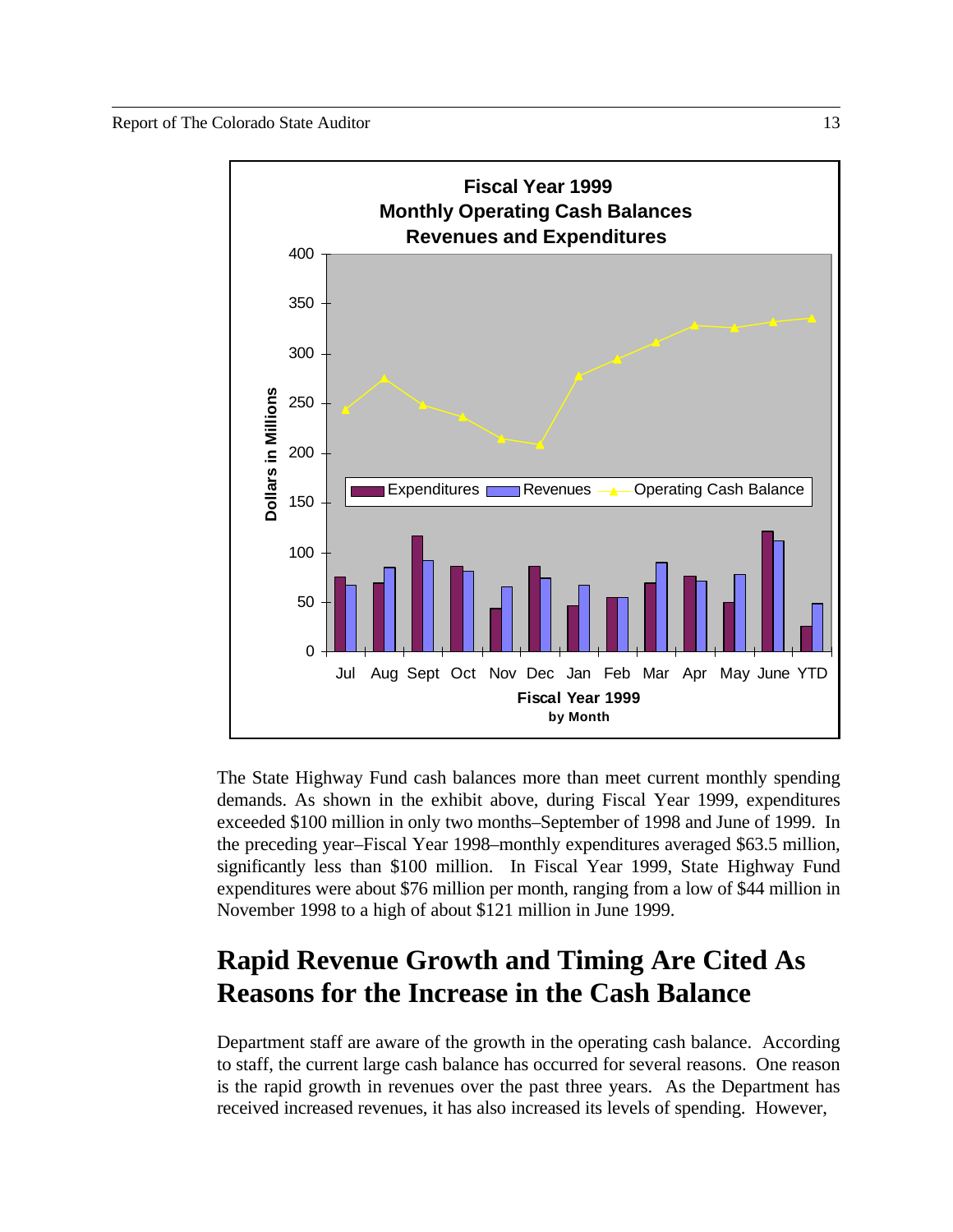14 Department of Transportation Cash and Project Management Performance Audit - February 2000

until Fiscal Year 1999, expenditure increases had not kept pace with increases in revenues. Department staff told us that one reason for the disparity between revenues and expenditures is that although additional projects have been added to the Department's workload, these projects are in the early stages. Consequently, the point at which project expenditures reach their highest levels–during construction–has not yet occurred.

Staff also point to the timing of projects and of revenue and expenditure cycles as another reason expenditures have not kept pace with revenues. For the most part, highway construction occurs during the late spring months through November. Payment for work performed during these months usually lags behind by several months. The peak expenditure months typically begin around August-September and continue through December-January. Staff stated that because revenue inflows are relatively stable, cash builds up in the winter and early spring to be expended later in the year. Therefore, cash flow problems could result if sufficient cash were not available when payment was due. However, as we have already described, the Department had more than sufficient cash balances to meet expenditures during each month in Fiscal Years 1998 and 1999.

## **The Department Has Initiated Efforts To Accelerate the Pace of Projects and Expenditures**

To keep pace with the increased revenues and to address the cash balance issue, the Department has initiated a number of efforts that change the way business is conducted. Efforts are under way to accelerate existing design, budget, and construction processes. Some of the measures the Department has undertaken are:

- **Contracting out more design work–Specifically, the Department's** expenditures for design consultants increased from \$13.4 million in 1996 to approximately \$99 million in Fiscal Year 1999–an increase of almost 640 percent. This is an indication that more projects are on the drawing board than in the past.
- C **Getting projects to ad earlier in the year**–This effort is very closely linked to the seasonal nature of construction. The earlier in the fiscal year the Department can get contracts out for bid, the sooner construction can get under way. This means that more work can potentially be undertaken and completed during any given year. For example, in Fiscal Year 1999 the Department had awarded about \$200 million in construction contracts by November 1998. In the preceding fiscal year the value of the contracts awarded by the Department did not reach \$200 million until about February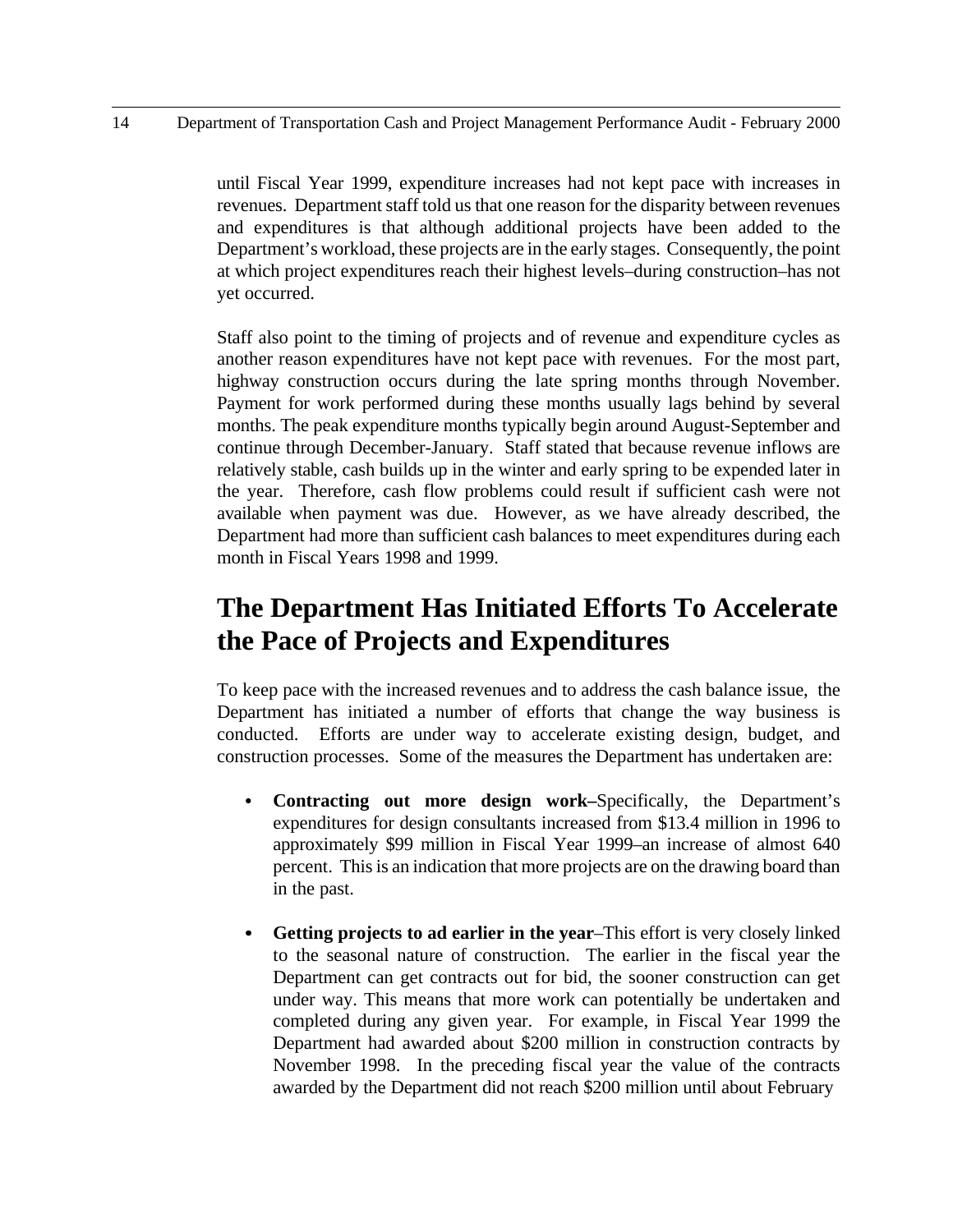1999–three months later in the year. Consequently, contractors had less time to get projects under way before the end of the construction season.

- **Design-Build–During the 1999 Legislative Session, the General Assembly** passed legislation authorizing the Department to deviate from the traditional method of designing and building highway projects. In the traditional designbid-build method, the Department uses the services of an engineering consulting firm (or in-house staff ) to design a project. After the design phase is complete, the Department solicits bids for construction. A contract is awarded, and the project is then built by an outside contractor. Design-bidbuild involves two independent but sequential contracts. One contract is for engineering and design services (unless the project is designed in-house) and the other is for construction. By contrast, the design-build method means the procurement of both design and construction services will be contained in a single contract with a single design-build firm or a combination of firms capable of providing the necessary services. Consequently, construction can begin sooner, even before the design is 100 percent complete.
- **Task Order Contracts–The Department is limited in the amount of revenues** it can expend each year. Encumbrances are included in this spending authority limit and total project funding is encumbered at one time. For large projects of several years' duration this means that significant amounts of funds cannot be used, even though the work associated with them will not be done until sometime in the future. In Fiscal Year 1998, for example, the Department reached its spending authority in May, before the close of the Fiscal Year. The size of the encumbrances contributed to this situation. In Fiscal Year 1999 the Department did not exceed its spending authority. According to staff, part of the reason for this was the use of task order contracting for two large projects. Task order contracting breaks up the total project contract into smaller pieces. In this way, encumbrances are more closely aligned with the timing of expenditures. At present, the Department intends to limit the use of task orders to large projects of \$25 million or more.

## **Improvements in Cash Management Are Needed**

The above initiatives will present significant challenges and opportunities from the financial management perspective. In our review, we found that the Department's ability to integrate project management information with financial information is limited. The Department does not manage its expected cash inflows and outflows and its cash balances. Consequently, idle cash balances exist.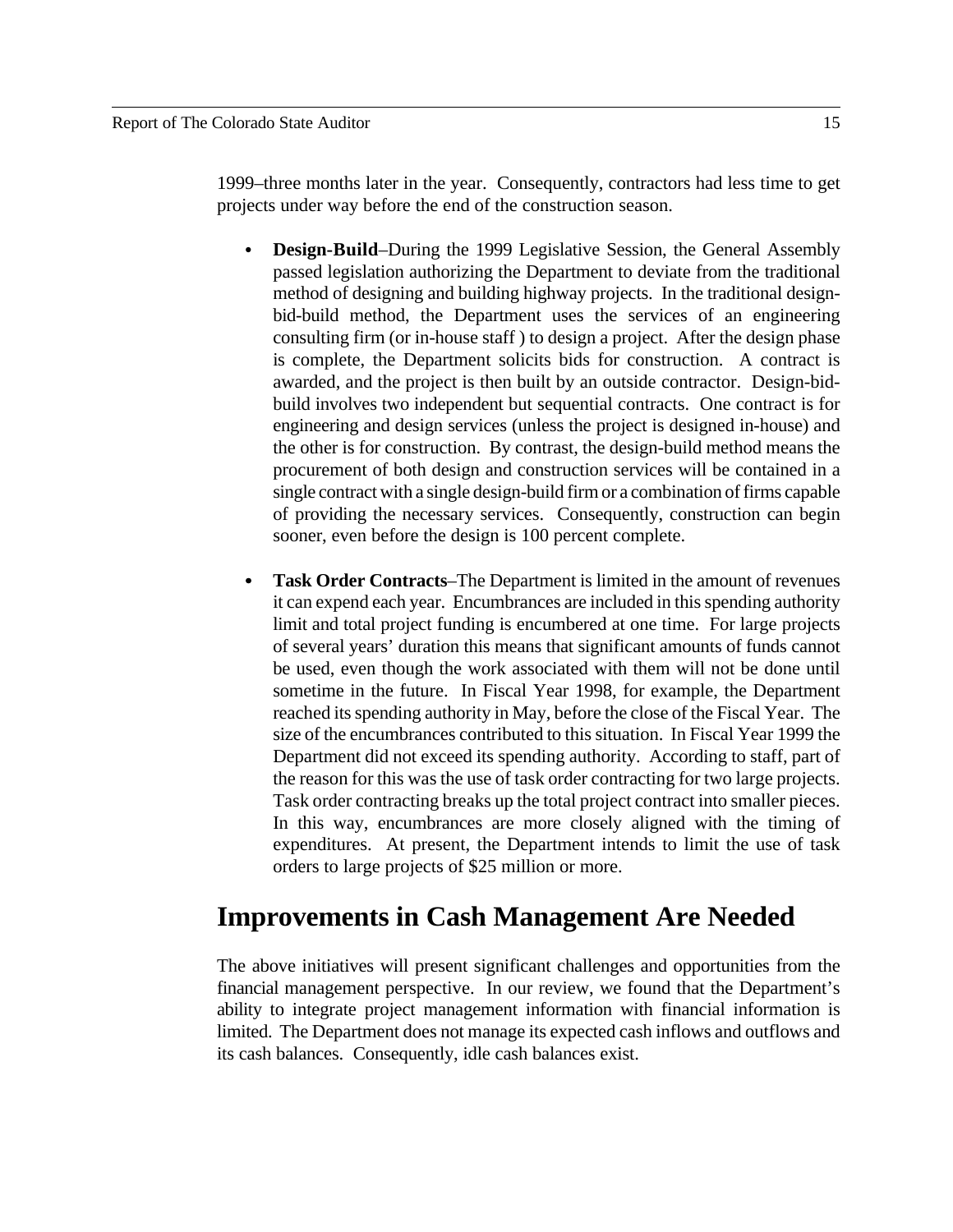By maintaining an operating cash balance that is greater than necessary to meet shortterm funding needs, the Department is not maximizing its performance potential. That is, excess available cash could be used to fund additional projects or to accelerate the completion of ongoing projects. In its 1998 Annual Report, the Department stated that every \$100 million applied to the Strategic 28 Projects would reduce the time to complete these projects by one year. It is also important to note that the bulk of the cash balance in the State Highway Fund derives from the Highway Users Tax Fund (HUTF). This can best be explained because of the way in which funds are disbursed. Federal dollars, which also contribute to the State Highway Fund, are received on a reimbursable basis. The Department must first pay the bill and is then reimbursed. By contrast, once HUTF dollars are appropriated and received, they are available for expenditure at any time.

To determine an appropriate cash balance, the Department needs to thoroughly assess cash inflows and outflows. The Department recognizes that work needs to be done in this area and staff note that the issues surrounding cash management are complicated. To assist with its cash management efforts, the Department has hired a financial advisor to develop and monitor systems for reconciling cash flow related to Referendum A funds and projects. This type of cash flow management should be extended to all projects and funding sources.

In most cases the timing of revenues and expenditures should be fairly predictable for the Department. For example, surface treatment and maintenance projects are financed through the State Highway Fund. For Fiscal Year 2000, surface treatment expenditures are expected to be at least \$100 million. Expenditures for maintenance are estimated to be more than \$124 million. The Department needs to plan for predictable expenditures. For multiyear construction projects, the Department needs to do a better job of determining when obligations will be due. Revenue and expenditure forecasts should be used to identify a cash balance target range. This range should reflect the amount of on-hand cash needed to meet short-term expenditure needs. Periodically, possibly quarterly or at least semi-annually, the Department should review its cash balance target range and modify it as needed depending on revenue or expenditure changes.

### **Recommendation No. 1:**

The Department of Transportation should improve its cash management practices to reduce excessive balances by:

a. Evaluating its cash inflows and outflows.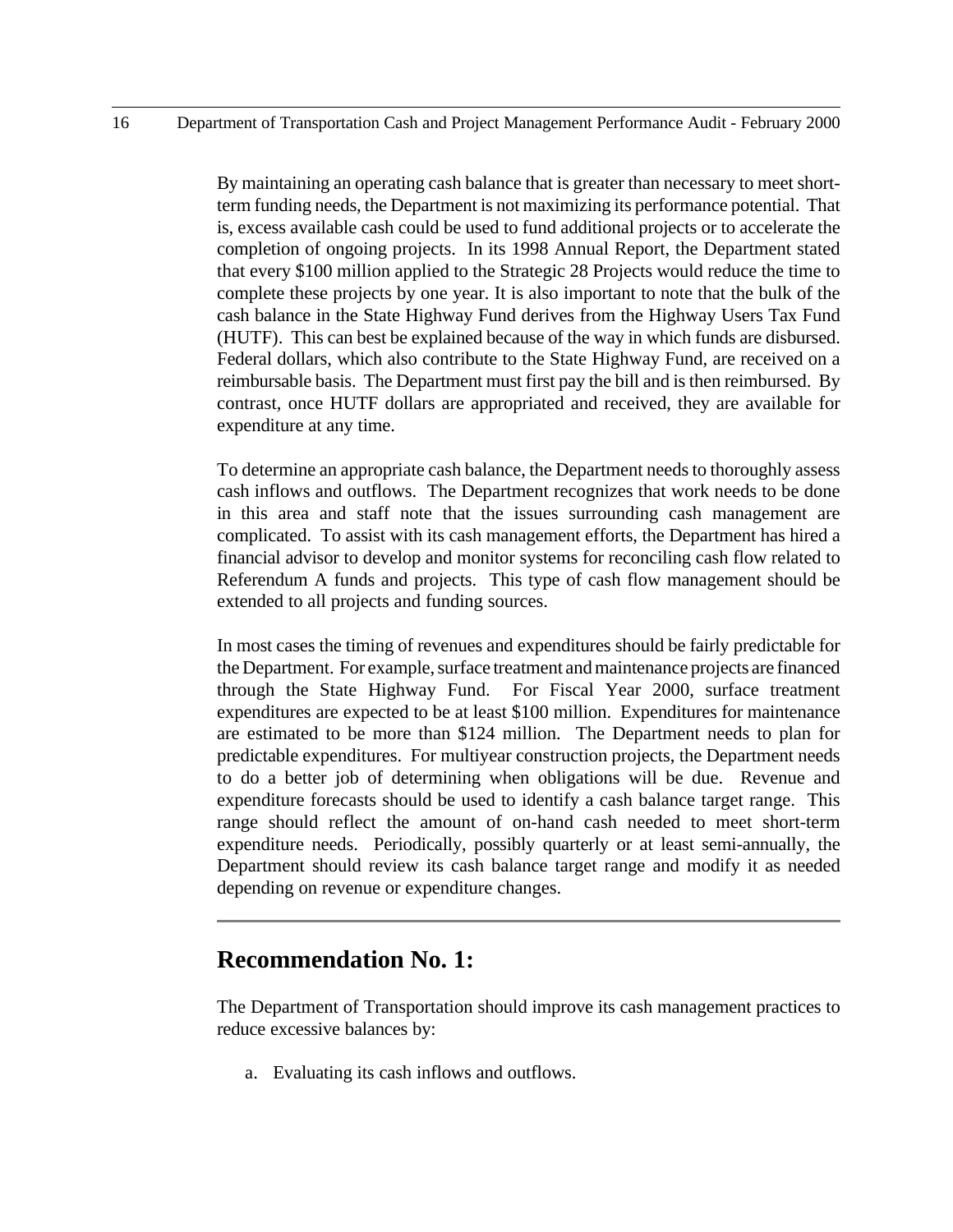- b. Determining an appropriate range of cash on hand.
- c. Continually reviewing its cash position and modifying project commitments as appropriate.

## **Department of Transportation Response:**

Agree. The Department is reviewing the cash balance issue and has been for some time. It is a difficult issue to tackle because of the other factors that impact the cash balance. These include:

- TABOR, which requires the Department to have the funds budgeted to execute a multi-year contract;
- The economies of scale that are prevalent as a result of the Department's contracting for fewer projects which are more costly and of longer duration than contracting for more projects but which are of a less costly and shorter (in duration) nature;
- Spending authority considerations;
- The timing of Transportation Revenue Anticipation Notes;
- The need to obligate federal funds before obligating state funds.

In addition, there are Transportation Commission and management policies that benefit one aspect of the program but may not be the best choice for cash balance purposes.

At this time, the Department has not yet determined an appropriate level of cash on hand. What was considered appropriate last year prior to TRANS is probably not appropriate now. As was mentioned in the audit report, the Department has hired a financial advisor to assist the Department with TRANS. One of the financial advisor's responsibilities will be to assist the Department in determining the best cash flow for that program.

In addition, the Department's Office of Financial Management and Budget has, in its Fiscal Year 2000 work plan, a step to determine the appropriate level of cash on hand, based on the factors listed above. After that determination is made, recommendations will have to be made to the executive management team and the Transportation Commission to implement steps to stabilize the cash on hand.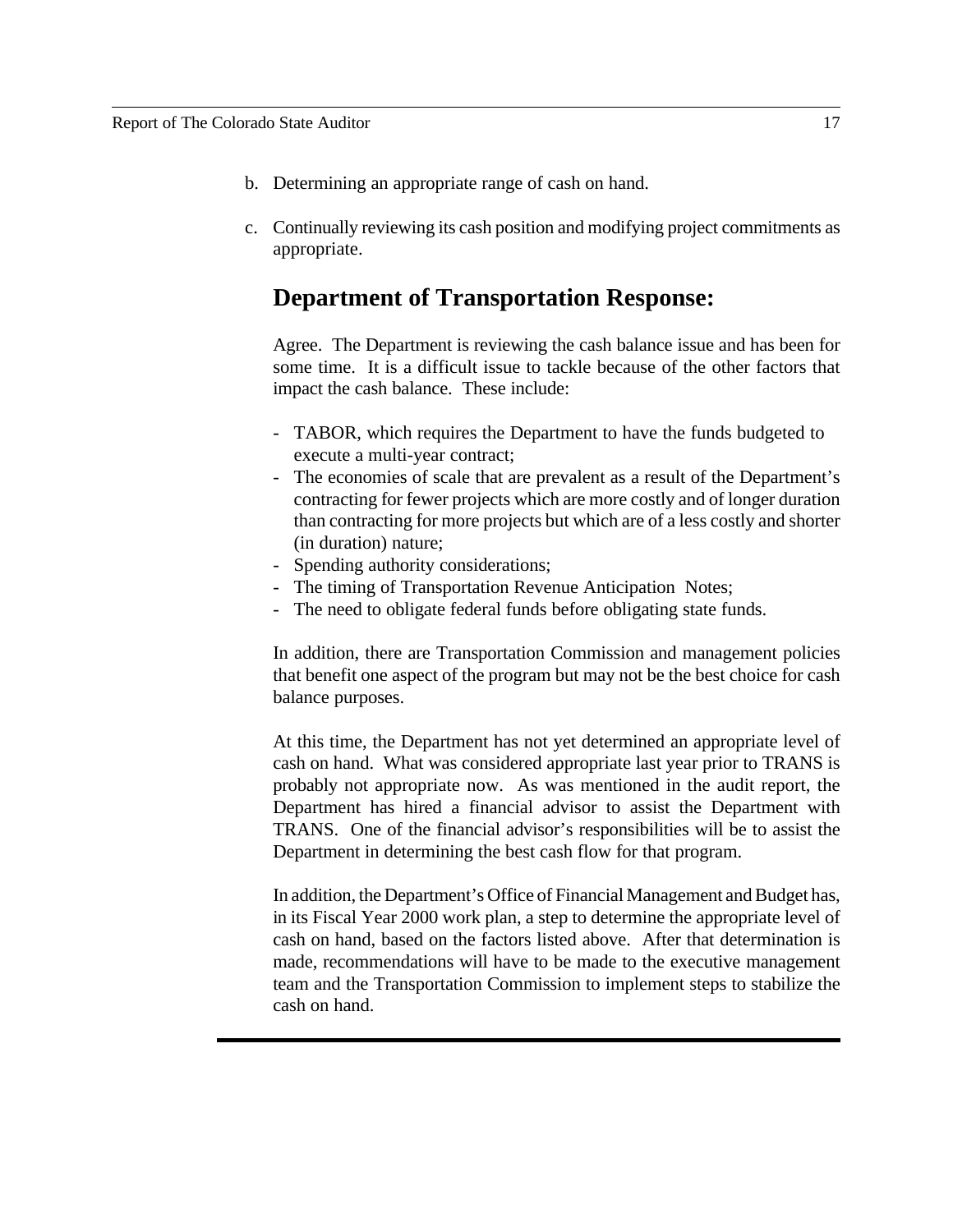# **Performance Measurement and Project Management Are Linked to Cash Flow**

The need to effectively manage cash flow and ensure that dollars are spent wisely has never been greater. As previously discussed, transportation funding has increased significantly in recent years. Moreover, the future infusion of an estimated \$1.7 billion resulting from Referendum A only heightens the need for improved cash management. Concerns about the ability of the State to meet long-term transportation needs have grown, as have expectations that transportation improvements will result from the sizable increases in funding.

Both increased funding and the accompanying expectations for results necessitate greater accountability. In prior audits we have made recommendations to the Department to improve project management, establish performance measures for activities, and hold managers accountable. Systems that provide comprehensive, timely, and accurate information about construction projects are necessary not only to ensure that projects are successfully completed but also to manage cash flow. Data on the status of project milestones, including preconstruction planning stages and actual construction starts and stops, are directly tied to the timing of expenditures. This information, in turn, is necessary to effectively manage cash inflows and outflows, thereby maximizing the use of available dollars. In addition, performance measures provide needed assurances about the outcomes of efforts, including whether the Department is producing more or getting better results with the additional revenues it is receiving and expending.

## **Performance Measures Are Currently Being Developed**

The Department has made progress in developing a performance measurement system. The Transportation Investment Strategy (the Strategy) categorizes departmentwide performance into five major areas. These are:

- **System Quality–This category refers to programs and activities that maintain** the functional and aesthetic nature of the existing infrastructure. Specific programs that fall under this category include pavement, bridges, rest areas, traffic operations, and rail preservation corridors.
- **Safety**–These are services and programs that reduce fatalities, injuries, and property damage for all users of the system. The two areas of focus are improving driver behavior and roadway safety.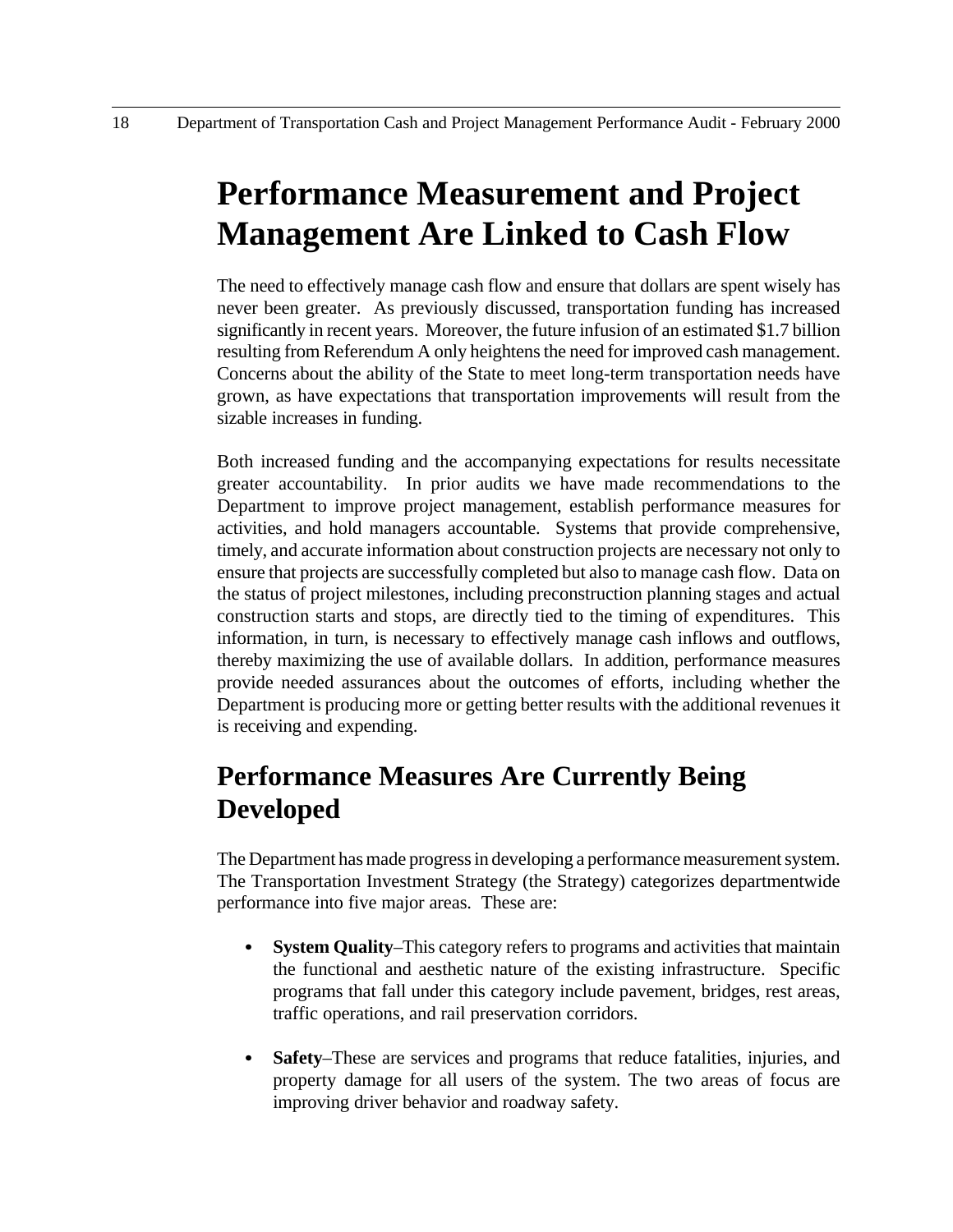- Mobility–This refers to the movement of people, goods, and information. Programs in this area include highway construction, alternative modes, and intelligent transportation systems which address the level or quality of movement, accessibility to transportation, system reliability and connectivity, and environmental impacts.
- **Program Delivery–**Support functions such as strategic planning, information systems, and property and equipment that enable the delivery of CDOT programs and services will be measured within this category.
- C **Strategic Projects–**These are the 28 high-cost, high-priority statewide projects (sometimes referred to as the 7th Pot Projects) that the Department has committed to completing as the result of accelerated funding.

The Transportation Investment Strategy represents a significant step forward for the Department. As part of its Fiscal Year 2001 Budget Request, the Department presented an overview of the Strategy including the goals, objectives, and performance measures identified to date. The Department reports that it has "identified performance measures for about two-thirds of its programs with the remaining to be completed over the next eight months." Department staff intend to fully implement the Transportation Investment Strategy including its performance measures, goals, and objectives on both a regional and statewide basis by Fiscal Year 2003.

## **Completing the Implementation of a Performance Measurement System Is Essential**

Now that it is close to completing the identification of specific measures, the Department needs to operationalize its performance measurement system. This should be done by first establishing benchmarks and developing the baseline data against which it can measure productivity and performance gains. A review of current performance measures indicates that further refinement may be needed in this area. For example, in its Fiscal Year 2001 Budget Request, the Department states that its goals for the 28 Statewide Strategic projects are to accelerate completion of the projects and to increase investment in the program. Performance in this area is to be measured by monthly encumbrances. Although developing controls and securing commitments as reflected by encumbrances are important, there are other measures that should be considered. The Department needs to identify and report on productivity and outcomes. One outcome measure or goal the Department has adopted is to improve the quality of the total highway system surface condition to 60 percent good or fair. Other measures could include the number and size of projects being started and completed as gauged by the number of contracts being let, the miles of roadway being resurfaced, the volume of increased capacity, the timing of project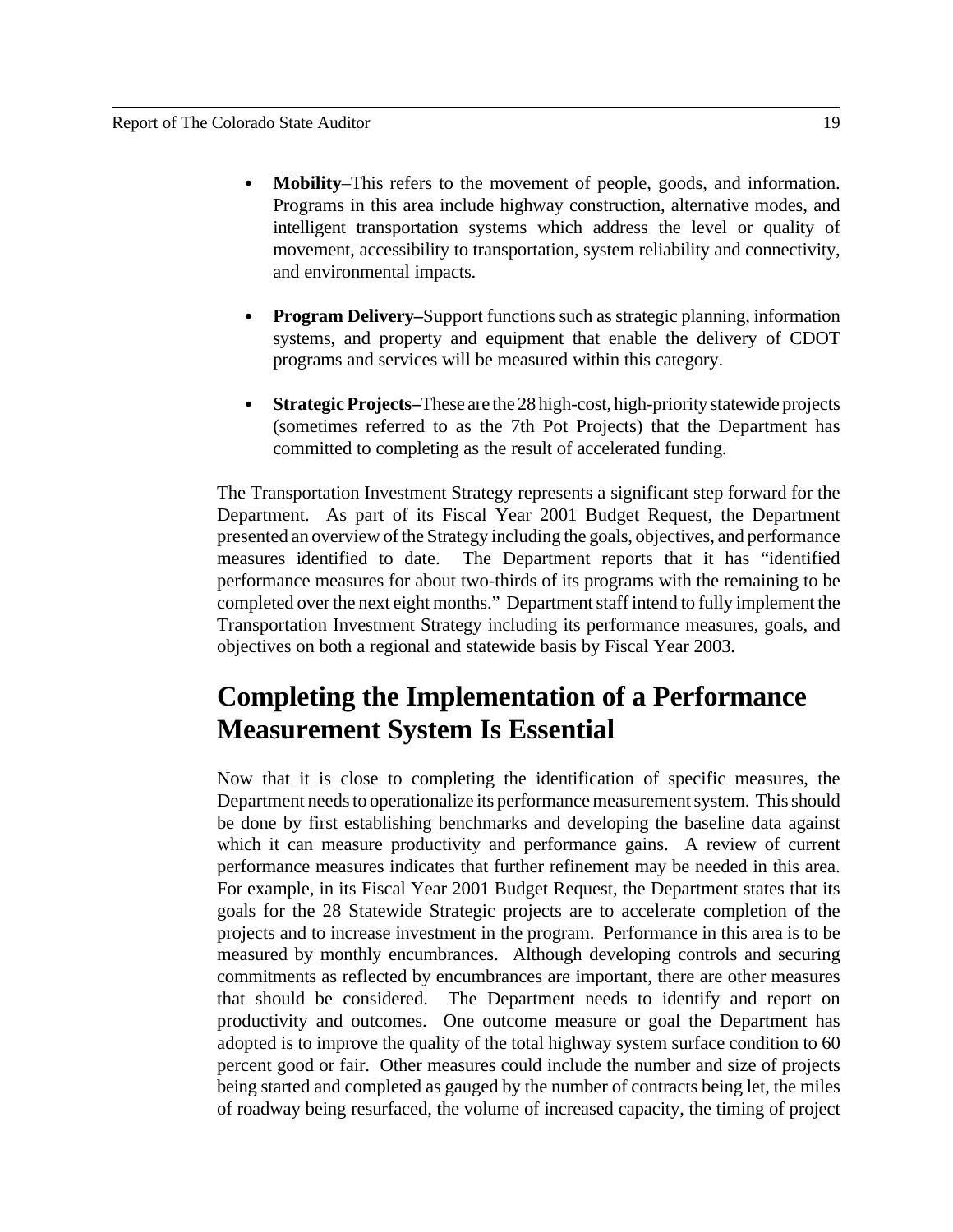starts and completions, reductions in drive time, and improvements in roadway safety. According to its Fiscal Year 2000 Budget, one of the Department's goals is to "provide effective internal and external communication for the exchange of information, to strengthen consensus on transportation policy issues, and to demonstrate accountability." To accomplish this, the Department needs to complete the identification of goals, objectives, and performance measures for each of its program areas.

## **Recommendation No. 2:**

The Department of Transportation should develop and implement a comprehensive performance measurement system. This should include:

- a. Completion of program goals and performance measures.
- b. Establishment of baseline data.
- c. Implementation of methods to hold managers, regions, and the Department accountable.
- d. Commitment to specific dates for implementation of measures and periodic reports to the Transportation Commission and appropriate legislative committees on the accomplishment of performance measure goals and objectives.

## **Department of Transportation Response:**

Agree. The Department has been working for the last two years to development a comprehensive performance measurement system for the allocation of resources and accountability. The Department held 32 hours of workshops this past summer with the Transportation Commission to finalize measures for our Strategic Projects Program  $(7<sup>th</sup> Pot)$  and Statewide Programs. These programs constitute approximately \$717 million of our \$934 million budget. These new measures have been incorporated into our Fiscal Year 2001 budget. Each year the Department will report whether the objectives outlined for the programs were met and what changes are recommended for the next period. We have committed to specific dates for implementation, which were outlined in our public hearings with the Transportation Commission. Fiscal Year 2001 will be our first year of implementation for the portion of the program outlined above. For the Fiscal Year 2002 budget,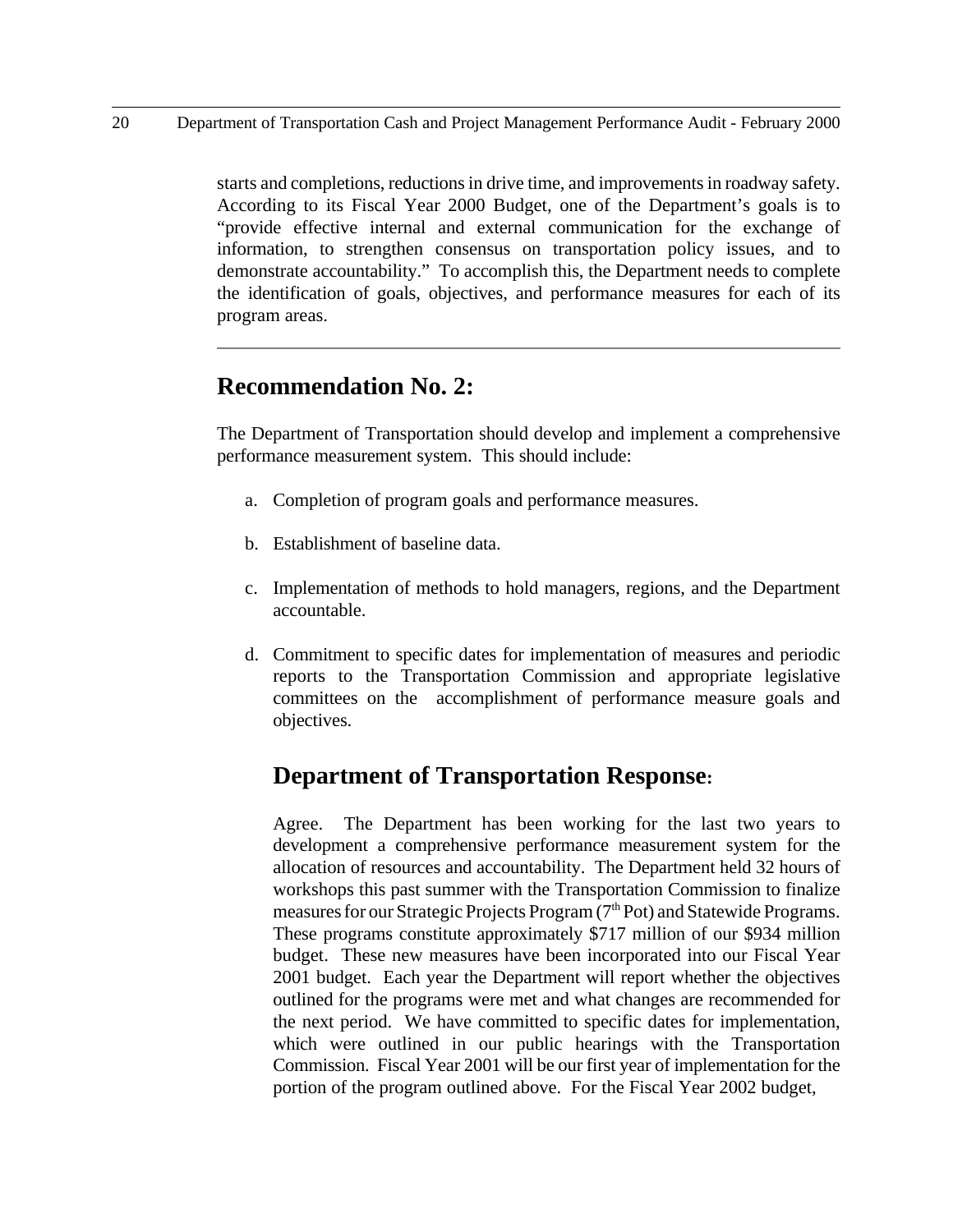performance measures for the remaining investment program areas will be defined and the performance objectives for the programs already defined will be refined. By the Fiscal Year 2003 budget, it is the Department's intent to be able to allocate all of our resources and track performance by the (5) major investment categories.

## **Project Management Systems Are Needed**

In addition to performance measurement, the Department needs to enhance its project management and oversight capability. During our audit we requested a variety of data from Department staff about the volume and quality of the Department's construction projects. Specifically, we were interested in obtaining data on project timing, budgets, and modifications. Also, we wanted to analyze summary data on contractors and projects as well as aggregate statistics on all projects. In some cases the Department was immediately able to provide us with the information requested. For example, the Department can readily provide information on the number of projects under contract and the total dollar value of construction contracts.

In other cases, because the Department does not routinely compile certain data, retrieval and compilation is time-consuming and labor-intensive. For example, we asked the Department whether projects were coming in over/under budget and how many projects were started, continued, and completed during Fiscal Year 1998. We considered this to be basic project management information. The Department is capable of, but does not routinely produce and evaluate, such information, however. The Department provided the data we requested but only after staff compiled and prepared information specifically for us. Finally, there were data the Department could not provide. For example, the Department does not know how frequently project milestones are met or missed. According to the Department, "a tracking system to track each of the project milestones has only recently been developed. It is currently being tested...until this program is fully implemented we do not have a mechanism in place to track the individual milestones of each project." Without these kinds of data being readily accessible and routinely analyzed, the Department will not be able to effectively and comprehensively monitor its activities, measure progress, determine where improvements are needed, and provide information for decision making.

## **Lack of Management Systems Is a Continuing Problem**

Throughout the life of a project, individual project managers throughout the State are expected to monitor the status of their assignments. Therefore, the details about particular projects should be available. However, the Department does not have in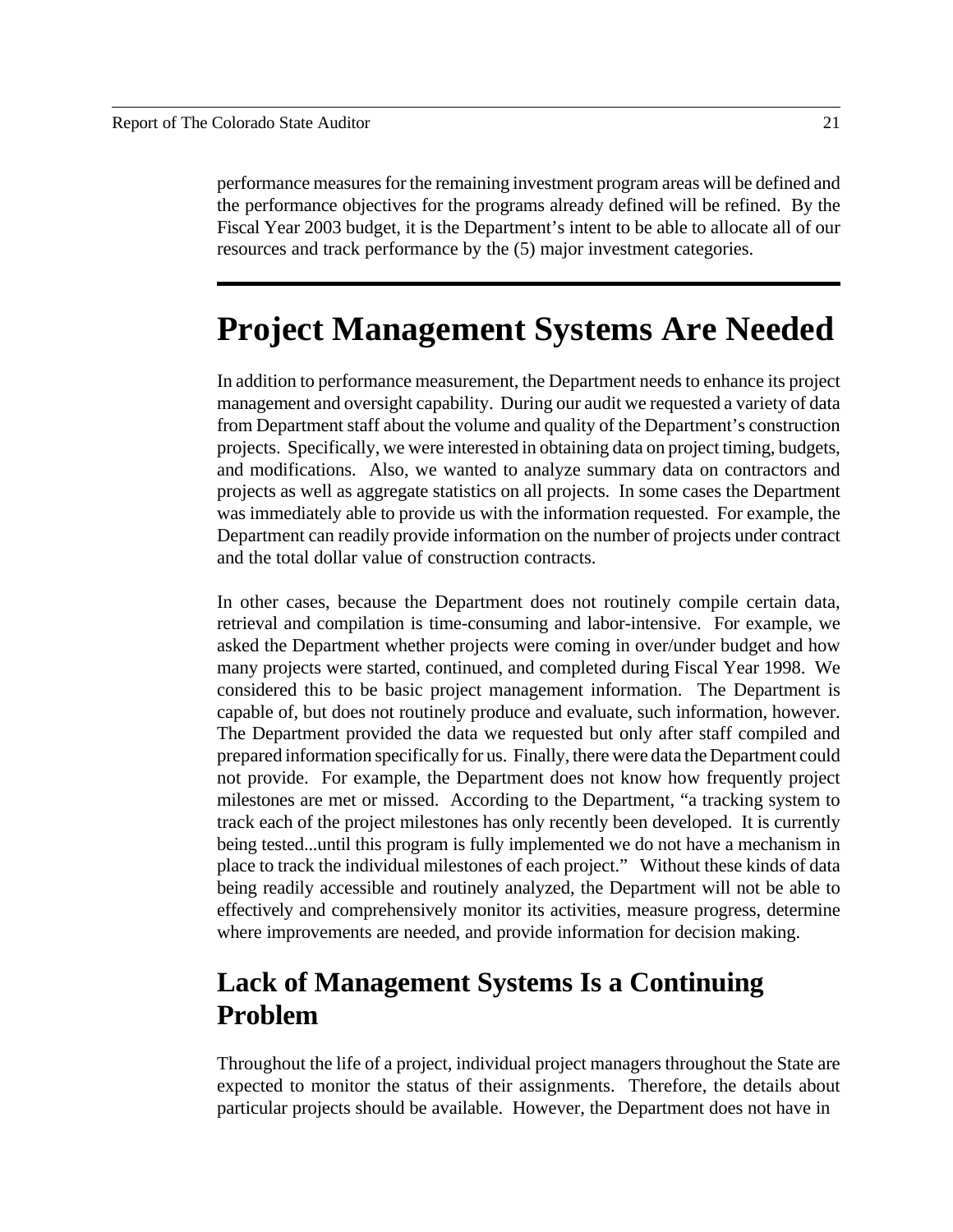#### 22 Department of Transportation Cash and Project Management Performance Audit - February 2000

place the necessary systems for easily accessing this information. Routinely compiling, analyzing, and using this type of information is essential for comprehensive, systemwide decision making. We have noted the lack of basic project management information in three prior audits. The Department agreed to implement recommendations related to project monitoring, scheduling, and reporting, as well as to improve accountability at both the individual and the departmental levels. In addition, in 1996 we recommended that the Department develop a reporting mechanism that "integrates, reconciles, and tracks ongoing budgetary and planning changes with long-term budgetary and programming goals." The Department agreed to the recommendation and stated that implementation would occur by July of 1997. In our current audit we found that the Department has not implemented this recommendation and therefore cannot reconcile its budgets with expenditures in total or on a project-by-project basis.

The Department needs to adopt methods that promote accountability for the efficiency, effectiveness, and outcomes of its operations. In addition, methods of holding managers and the regions accountable for their activities need to be implemented. By doing this, the Department will be better able to identify particular individuals, activities, and regions in which productivity has increased or improvements are needed. Finally, we believe accountability is incomplete without a component for establishing accountability to the General Assembly and to the public. Decision makers and citizens need evidence that improvements are being made and that dollars are being spent wisely. One way in which greater public accountability could be accomplished would be to include performance measures in the Department's annual budget requests and reports to the Joint Budget Committee and other legislative committees such as the House Transportation and Energy Committee, Senate Transportation Committee, and interim transportation committees.

## **The Department Needs a System To Monitor Preconstruction**

Although the majority of time on most highway projects is spent in the design or preconstruction phase, the Department does not have a database for monitoring the design or preconstruction phase. Department staff estimate that project planning, budgeting, and design may each take an average of from 3 to 24 months to complete. In the case of project planning, staff told us that the process could extend to 30 months. In addition, environmental, utilities, railroads, and right-of-way planning and design must occur before preconstruction is complete. We reviewed ten project contracts and found that time frames estimated by staff are reasonable. Almost 70 percent of total project time was spent in preconstruction.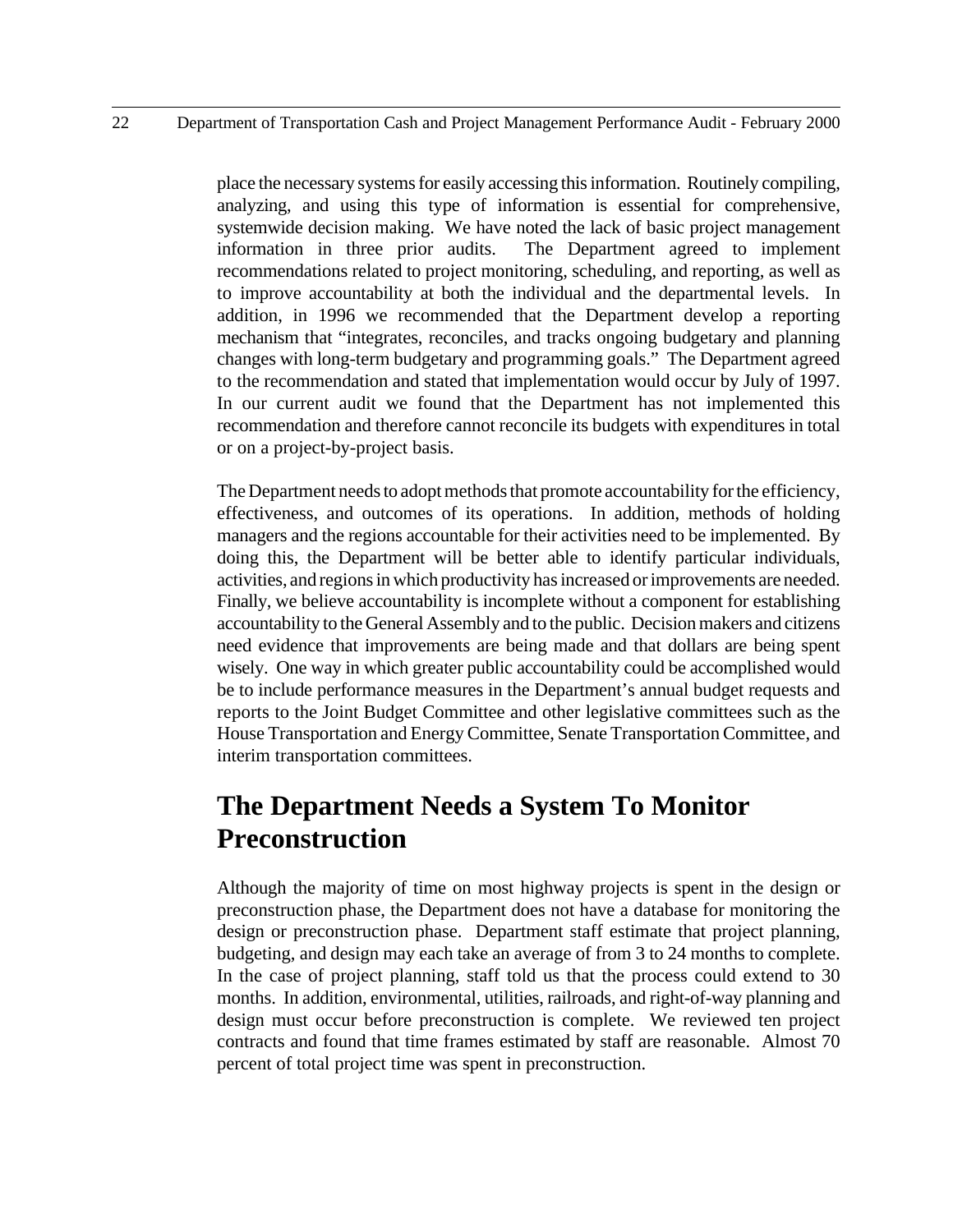Because of the lengthy time spent in preconstruction, we believe the Department should do a better job of monitoring activities, holding staff accountable for deadlines, and identifying delays and bottlenecks. However, without a database or system for collecting and compiling preconstruction information from all of the regions, the Department is limited in its ability to manage this phase of projects.

Since at least the early 1980s the Department has been developing, testing, and piloting, but never fully implementing and using, various preconstruction project scheduling and tracking systems. For example, one system–PRISM/CA Superproject–involved training about 100 project engineers. However, the system was operational only for about two years. Its use was discontinued in 1995. As described in the following exhibit, nothing has been developed to replace it.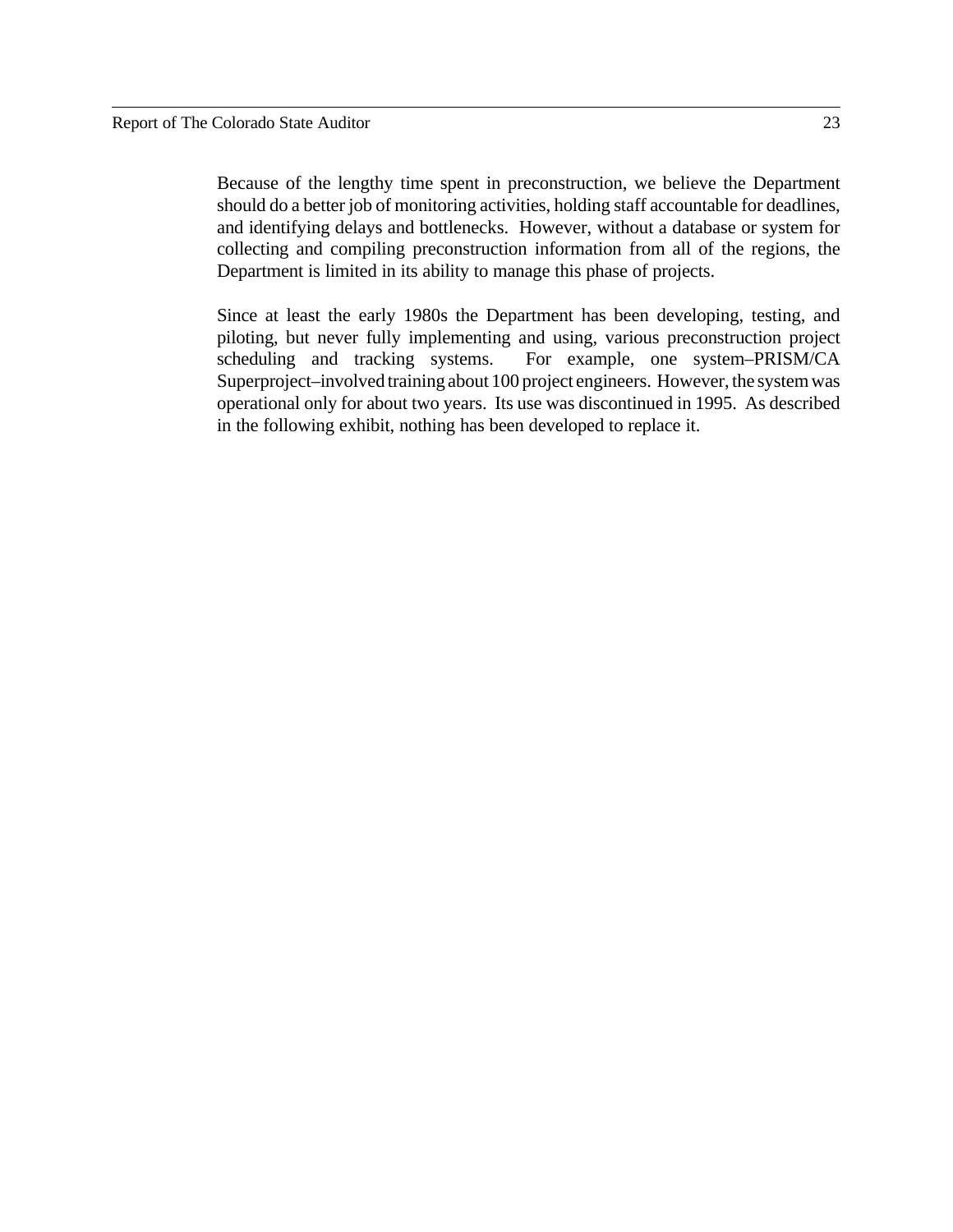#### **Preconstruction Scheduling**

**Preconstruction scheduling systems are those that identify a project's critical path, the duration of tasks, and points at which project schedules conflict.**

**PCEMS**—(1982 through the late 1980s). This system held project milestones or the latest revised dates for key project steps. It tracked about 230 activities per projects using a centralized mainframe. It did not hold budget information. The system became obsolete when responsibility for project management shifted to the regional project engineers and they could not access the central database. According to staff, PCEMS was also a burden to operate.

**PSTS**—(1992). A replacement system to PCEMS that never got off the ground because the vendor was unable to deliver a useable product.

**PRISM/CA Superproject**—(1993 through 1995). Another replacement system for PCEMS that was discontinued because it was too complex to use. According to staff, there were also problems with identifying and training the appropriate users and a lack of buy-in by the regions.

#### **Preconstruction Accountability and Tracking Differ from scheduling systems in that they identify key dates and budget activities.**

**PITS**—(dates unknown). The Project Information System was a central, headquartersmanaged database of milestones and the latest revised dates for key project steps (versus the original or baseline dates). It also contained the latest revised project budgets. It was a precursor to PIMS (see below) and was implemented after PCEMS was no longer operational.

**PIMS—**(1992 through 1994). The Project Work and Budget Flow Analysis System was a centralized database system that replaced PITS. However, not all of the system's components were implemented because Information System (IS) resources were redirected to the next tracking system--ProMIS. The project work and budget flow aspects of PIMS are partially included in ProMIS but are not operational.

**ProMIS**—(1994 to present). ProMIS is a statewide integrated windows based budget and obligation system that provides key information about dates (except ad dates) but is not capable of comparing actual to planned dates and budgets.

**ProDATES**—(9/98 to present). An accountability and tracking system that replaces the limited tracking system in ProMIS.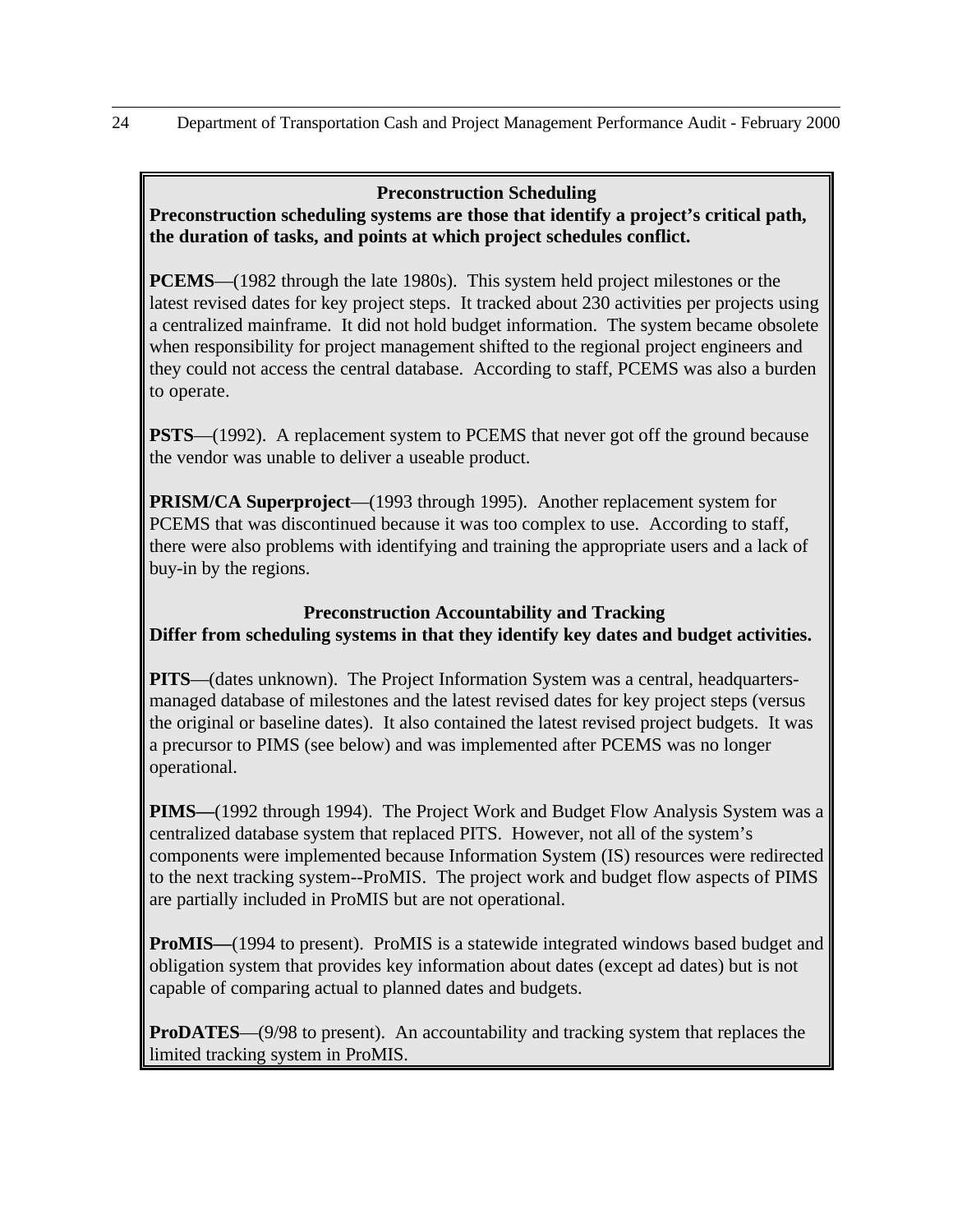According to Department staff, the latest preconstruction monitoring system being piloted (ProDates) will identify the individuals in each region who are responsible for various milestones in the preconstruction process. Preconstruction milestones or "products" include items such as the land survey reports, stabilization plans, traffic plans, and right-of-way clearances. The new system will capture information on the planned and actual completion dates for each milestone and will also record the number of times dates have been changed. According to the Department, the system is being piloted in Region 1 and training is progressing in the other regions. Until this system is fully operational, the Department will not have easily accessible information to track individual milestones, the start and stop dates of various preconstruction phases, and other measures of workload and accountability.

## **The Construction Phase Is Shorter in Duration but More Costly**

In contrast with the preconstruction phase, project construction takes about one-third the time, but accounts for about two-thirds of total project costs. For example, for all projects in Fiscal Year 1998 about 30 percent of costs were incurred in preconstruction and almost 70 percent were incurred in the construction phase. According to the Department, over the past ten years it has had an average annual total workload of about 293 active projects. In 1998 the number of projects was slightly less–272. However, the average annual dollar value of contracts has increased \$2.1 million to \$3.2 million (figures adjusted for inflation.) Currently the Department does not have a system that provides comprehensive, timely, or accurate information regarding the status of all construction projects and contracts at a single point in time or over time. For example, the Department does not maintain information on the status of budgets, calendars, or the reasons for contract modifications.

## **The Department Is Implementing a Construction Management Software System**

In 1995 nineteen states (including Colorado), one Canadian province, and the FHWA joined together in a cost-shared software development project led by the American Association of State Highway and Transportation Officials (AASHTO). Each participant contributed \$515,000 toward the development of SiteManager, a comprehensive construction management system. By pooling their resources, these states were able to purchase, for \$515,000 each, software that had a development price tag of more than \$10 million.

SiteManager covers the complete construction management process from contract award through finalization. According to AASHTO, SiteManager can be used by all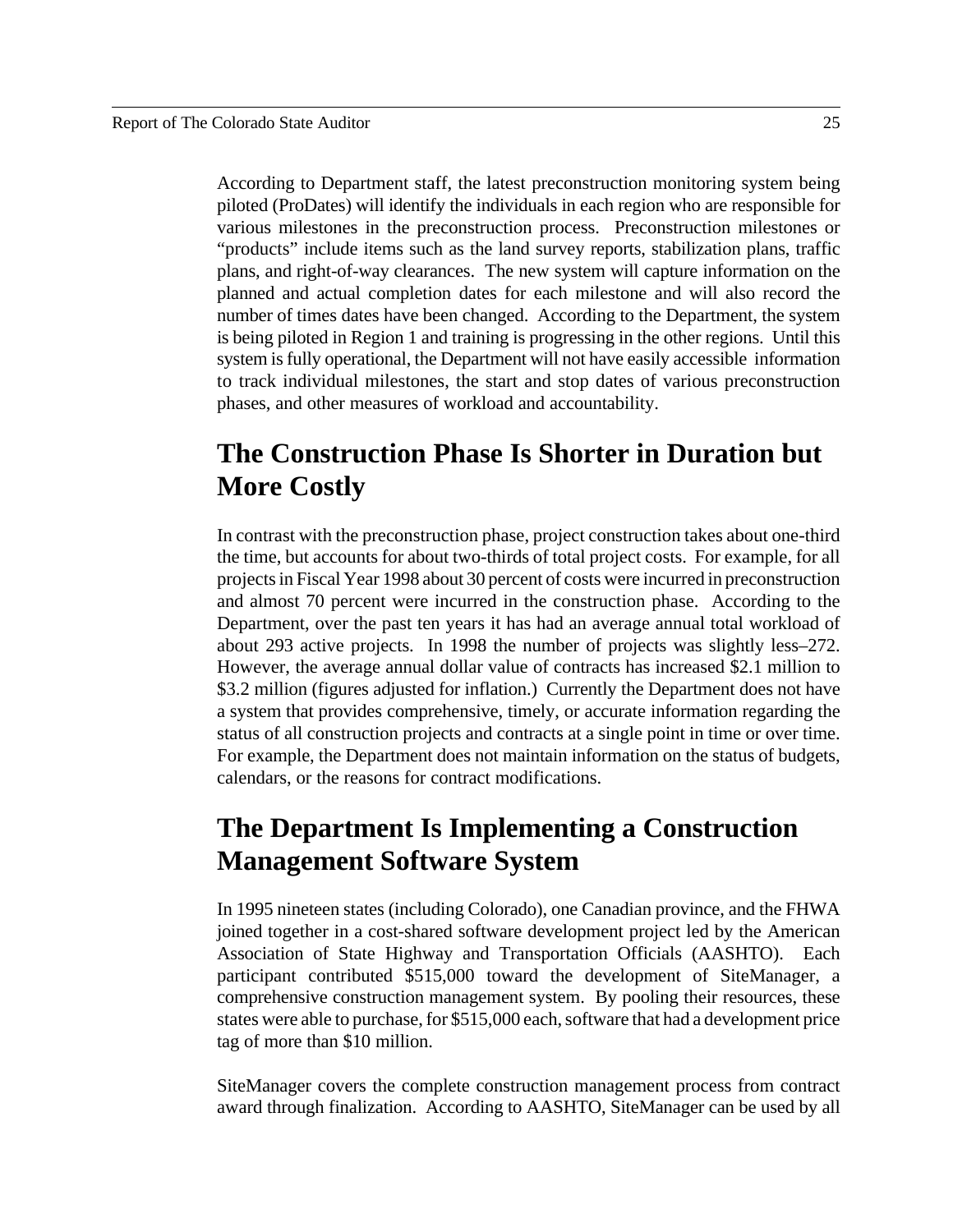#### 26 Department of Transportation Cash and Project Management Performance Audit - February 2000

levels of construction personnel from field inspectors, technicians, and project managers to clerks, auditors, lab personnel, contractors, and the FHWA. The Federal Highway Administration also reports that using SiteManager can save state transportation agencies millions of dollars each year through increased efficiency and productivity. According to the FHWA, most states, like Colorado, do not have comprehensive or standard systems for collecting and compiling information on construction contracts. Rather, they rely on a "hodgepodge of stand-alone computer programs and paper forms" for data about contact descriptions, site plans, daily field reports, estimates, materials reports, etc. Consequently, transportation department staff throughout the state "spend lots of time filing documents, looking for information, and entering data that have already been entered somewhere else...." According to AASHTO, SiteManager eliminates repetitive tasks and reduces the volumes of paperwork.

In addition to the \$515,000 the Department has spent on the development of SiteManager, it will pay an annual license fee of about \$150,000. The Department's staff construction unit has taken the lead on this project. Similar to the preconstruction system (ProDates) currently being tested, the SiteManager project management system is being piloted in one transportation region. Staff told us that they plan to have all six regions using the system (for new projects only) by April 2000. Construction staff told us they are eager to see the system up and running. We support their efforts. However, it is important to note that as with the preconstruction project management system, we are not advocating the implementation of a particular software system. Rather, we urge the Department to take the necessary steps and implement whatever systems are needed to provide readily accessible, reliable, and useful data for construction project management and accountability, including performance measures.

## **The Completion of Project Management Systems Should Be a Priority**

The Department of Transportation should prioritize the implementation of the systems and procedures needed to enhance management of both the preconstruction and construction phases. Staff have indicated that in the past the implementation and use of some systems did not have the necessary buy-in from all levels within the Department. Therefore, adequate review and support systems did not exist, and use of systems was not mandatory. The Department needs to ensure that project management systems are being used by individual project managers or others who are assigned responsibility for entering data. Timeliness and accuracy should be monitored. The systems that are implemented should include mechanisms for tracking milestones, for assigning responsibility and accountability, and for incorporating data into performance measurement and cash management. Finally, the Department should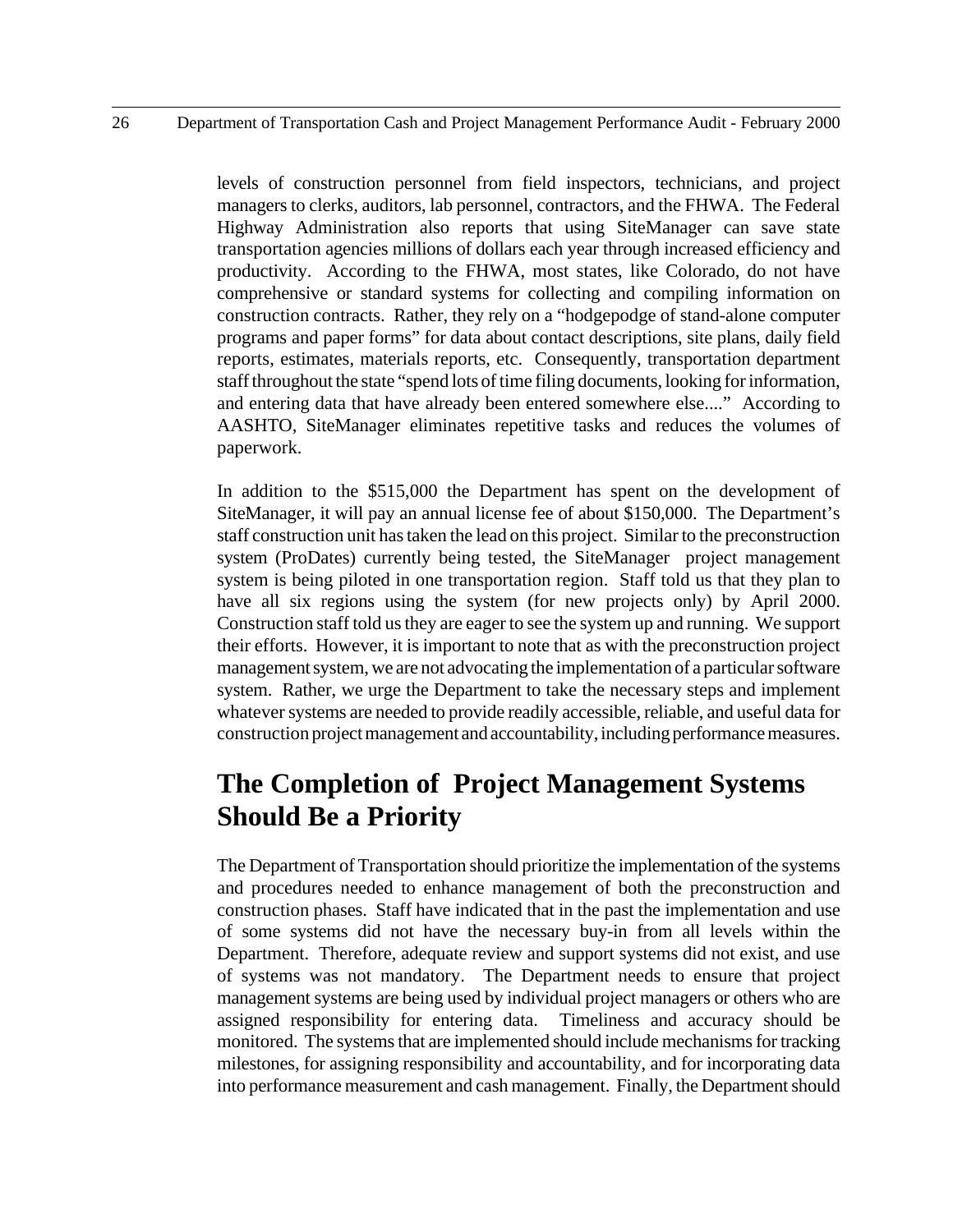commit to an implementation date and report on accomplishment of this process to the General Assembly and the Transportation Commission.

### **Recommendation No. 3:**

The Department of Transportation should prioritize the implementation of systems for managing project preconstruction and construction, including providing accountability for project milestones and individual and regional performance. The Department should commit to an implementation date and report on accomplishment of this process to the General Assembly and the Transportation Commission.

#### **Department of Transportation Response:**

Agree. As was mentioned in the audit report, several systems have been designed over the last several years to assist the project engineers in monitoring cost, budget, and schedules of their individual projects. The Department feels that these systems are very comprehensive and meet the needs of our project managers. What we have not done is compile this information into a report that brings this information together on a "macro" level for management purposes. That is currently being worked on.